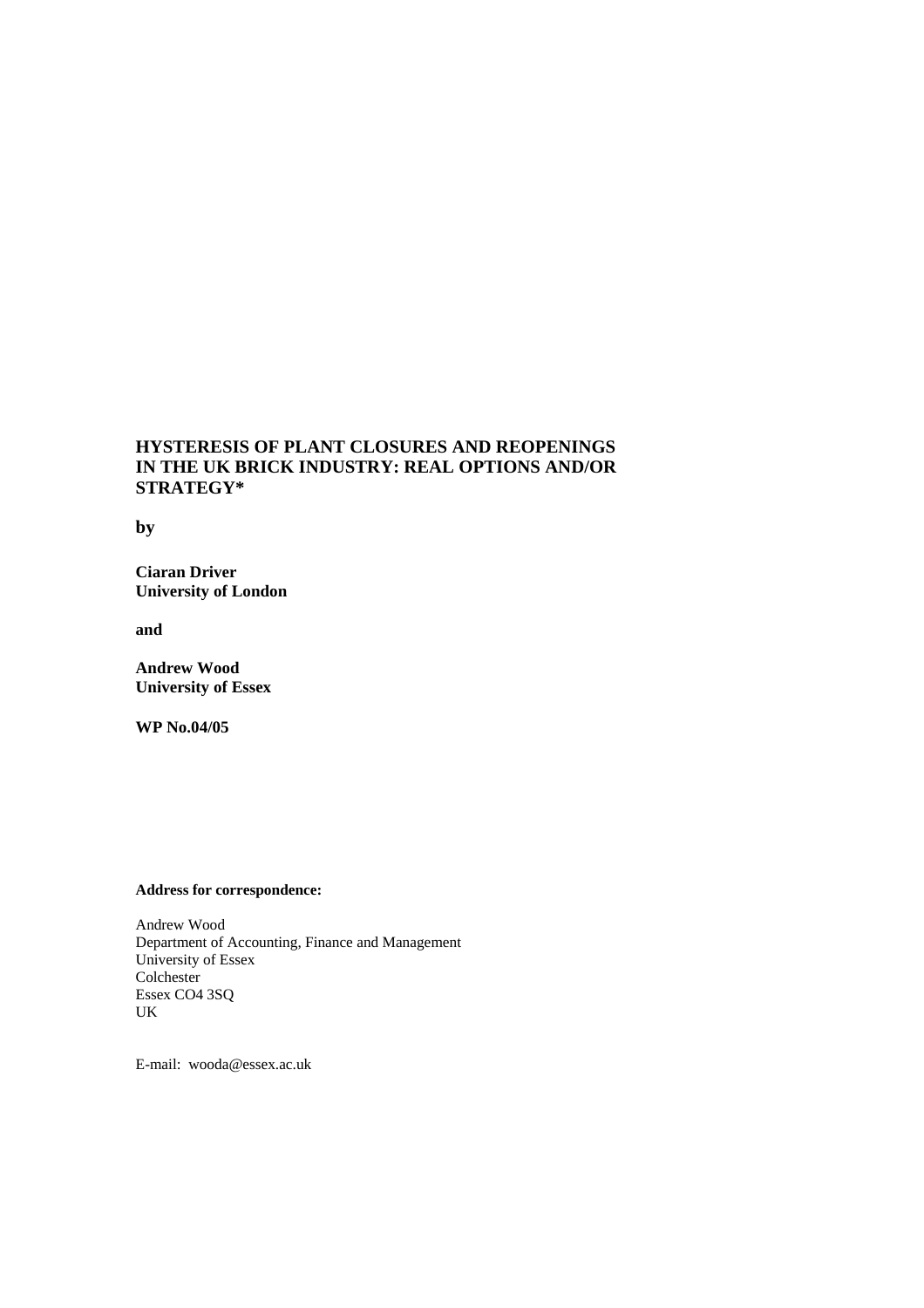# **HYSTERESIS OF PLANT CLOSURES AND REOPENINGS IN THE UK BRICK INDUSTRY: REAL OPTIONS AND/OR STRATEGY\***

Ciaran Driver<sup>†</sup> and Andrew Wood<sup>††</sup>

### Abstract

In this paper we analyse industry dynamics in the UK bricks industry. This is an industry characterised by conditions that predict real options type behaviour in entry and exit. In addition, strategic interactions are likely. The market structure is oligopolistic and the existence of spatial competition due to high transport costs may favour preemption.

We find evidence that uncertainty delays the decision to open and close plants, though this effect appears to be non-linear for the decision to open. We find (limited) evidence for pre-emption. There is also support for other predictions of strategic behaviour such as differential probability of entry and exit depending on market share and history of acquisition activity.

JEL CODES L1 L7 C23 D24

KEYWORDS: STRATEGY REAL-OPTIONS UK BRICKS INDUSTRY

\*We thank without implicating Tommaso Valletti for comments and for directing us to interesting literature

† Ciaran Driver, Tanaka Business School, Imperial College, University of London, SW7 2AZ: E-mail c.driver@imperial.ac.uk

††Andrew Wood, Department of Accounting, Finance and Management, University of Essex, Wivenhoe Park, Colchester, Essex, CO4 3SQ. wooda@essex.ac.uk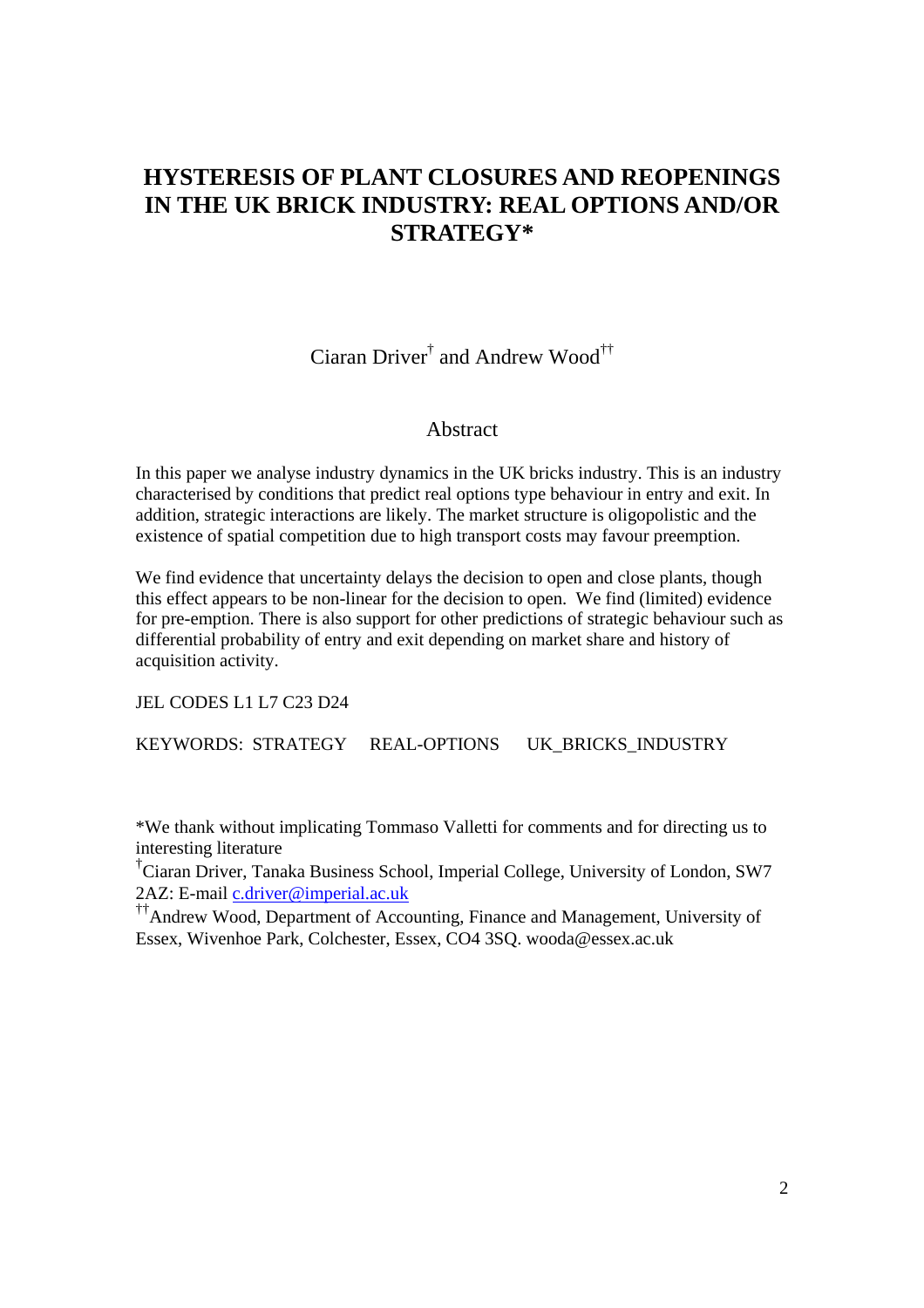# **HYSTERESIS OF PLANT CLOSURES AND REOPENINGS IN THE UK BRICK INDUSTRY: REAL OPTIONS AND/OR STRATEGY**

## *1. Introduction*

 $\overline{\phantom{a}}$ 

There has been increasing interest in industry dynamics - the process by which firms exit or enter an industry or region. No one theory has dominated this literature and it is characterised by a number of disparate approaches. One discourse focuses on evolutionary learning about productivity and selective exit or entry in explaining industry structure. There is also a literature on real options that addresses the timing of entry and exit as external shocks become less or more volatile. And finally there is a set of papers where the main focus is on the strategic interaction of differently placed rival firms in the entry and exit process.  $\frac{1}{1}$ 

Our study is highly specific in that it concerns a single industry (bricks) characterised (due to high transport costs) by spatial competition. One implication of this is increased market power and likely strategic behaviour. In addition the technology is relatively mature and profitability is heavily influenced by external shocks to output price and the main input, energy. High sunk costs are a feature of the industry with much of the capital stock being industry and location specific. Given that simple framework, a natural question to explore is whether the observed patterns in opening and closing plants can be explained by I-O theories of real options and strategic behaviour. This paper addresses that question.

The highly cyclical nature of bricks stock data (see Figure 1) suggests that brick manufacturers have been slow to respond to variation in demand by varying production.<sup>2</sup>

 $1$ <sup>1</sup> The first set of theories is most relevant to technology using industries. The main hypothesis is the existence of a firm-specific learning process by which some firms are selected for exit on the basis of revealed competence (See Lambson and Jensen 1998 for a review and empirical testing). Learning in respect of entry conditions is also one explanation as to why the hazard rate of entry for a firm may be increasing in its rival's presence in a market (Toivanen and Waterson 1998); the dynamics may also depend on the size of the market (Asplund and Nocke 2000). In the second set of theories the shocks that cause entry and exit may be internal or common across firms (e.g. demand or relative price shocks); in either case the focus is on shocks characterised by stochastic processes where information is obtained by waiting. This implies that the effect on firms entry and exit is not immediate (Dixit 1989; Dixit and Pindyck 1994). The third body of literature analyses the strategic value of exiting to differently placed firms and posits a rich set of strategic determinants of entry (Ghemawat 1991, Geroski 1995; Lieberman 1987).

 $2$  This may be seen by analysing production and deliveries. Using standard procedures for a data sample 1970-2001 these two variables are found to be cointegrated with an AIC-selected lag of 1 year and a longrun cointegrating coefficient of almost exactly unity. The corresponding dynamic error correction equations show that the adjustment is of production to delivery as the error correction term is only significant for the dynamic production equation. However, the adjustment of production is slow with the coefficient on the error correction term being only -0.43. This means that less than half the desired adjustment is completed within a year.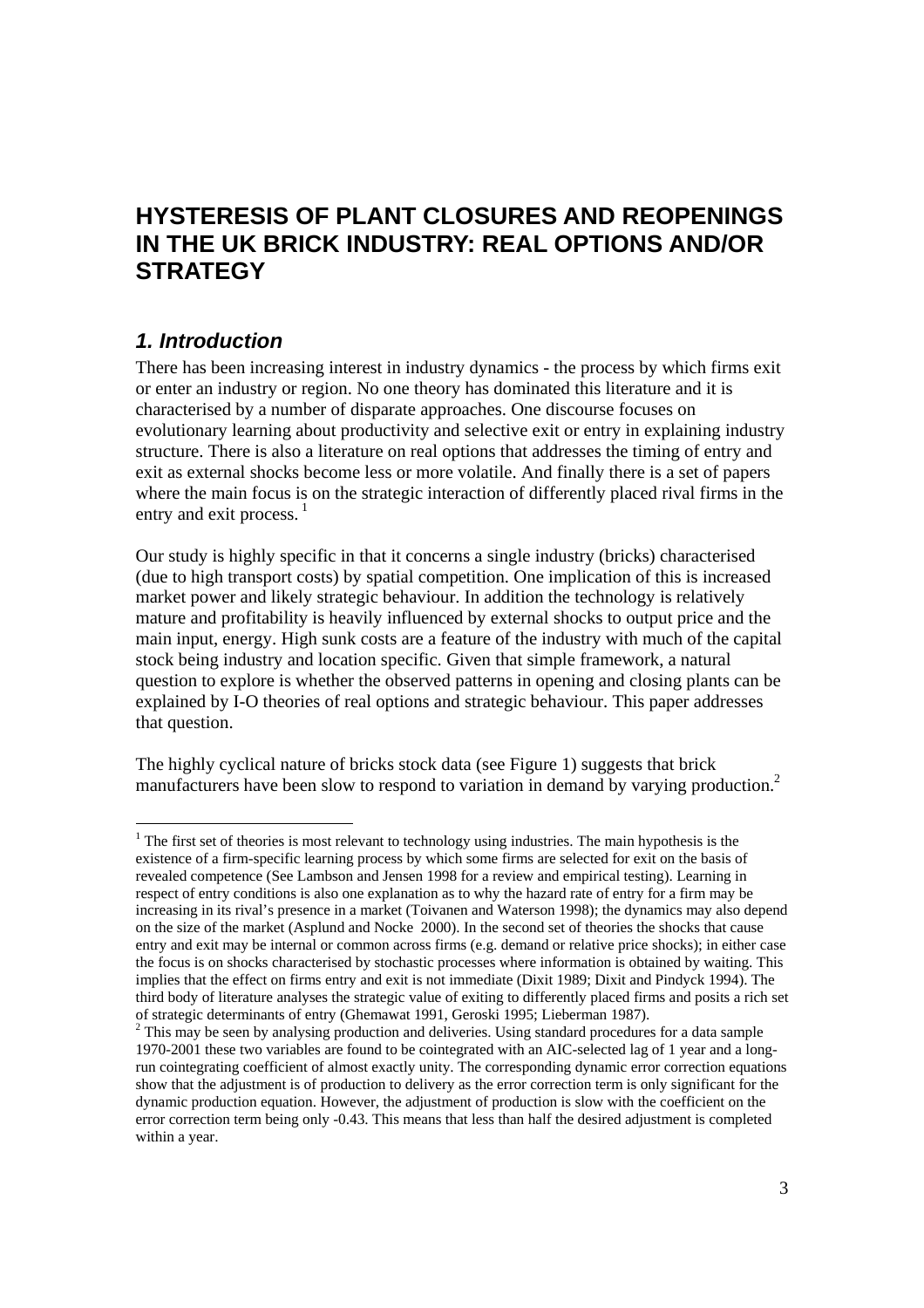As with many process industries, production and capacity are strongly correlated due to high energy costs making it uneconomic to operate much below capacity and due to the swift deterioration of unused capacity (kilns). Thus inventory and capacity remain the key controls and the cyclicality of stocks reveals delays in opening and shutting plants. Despite this cautious behaviour, there was a high level of plant closures, recommissioning, and investment in new plants during the 16 year span that is the focus of this study.

### [FIGURE 1: about here]

We first review in Sections 2 and 3 the main elements of each of the two theories that should contribute to explaining changes in plant status; we set out in each case the main hypotheses. Although hybrid models that combine strategic considerations and real options theory exist (See Boyer et al for a review), no robust or general conclusions have so far emerged. We therefore focus on elements of each theory that are relevant to our industry context. Section 4 introduces the data and estimation methods. The main results are presented in Section 5 with conclusions in Section 6

## *2. The real options approach to entry and exit*

Real options theory provides one explanation for a delayed response under uncertainty to signals that would cause entry or exit in a frictionless world. The trigger values for irreversible investment or disinvestment are respectively above and below the corresponding Marshallian values (variable cost plus the servicing of sunk cost of entry or exit) in the presence of uncertainty, as long as information arrives stochastically over time.<sup>3</sup> Models of the relationship of adjustment speed to uncertainty for irreversible investment are developed in Brennan and Schwartz (1985), McDonald and Siegel (1986), and Dixit and Pindyk (1994). A similar approach, reconciling the theory with standard qtheory of investment, is developed in Abel and Eberly (1994) where it is shown that the extent of the zone of inaction with respect to the forcing variable depends on the level of uncertainty; furthermore, activity outside the zone of inaction is slowed by heightened uncertainty.

Empirically, real option models of hysteresis have been applied to firms' entry and exit into markets, in particular foreign markets (Dixit 1989) and to firms' closure and reopening decisions, mainly, though not exclusively in the field of natural resources. (Slade 2000, Moel and Tufano 2002).<sup>4</sup> Our application to the bricks industry in the UK is one of

<sup>&</sup>lt;sup>3</sup> While most of the literature is concerned with the option to wait, and its effect on delaying investment, under some circumstances, increased uncertainty can accelerate project development, particularly where there is a time to build or where first mover advantages are significant (Bar-Ilan and Strange 1996; Folta and O'Brien 2004).

<sup>&</sup>lt;sup>4</sup> A number of other attempts have been made to test real options theory. Chirinko and Schaller (2002) estimate a discount rate with a variable irreversibility premium for different sectors; Harchaoui and Lasserre (2001) test whether expected marginal profit is driven to zero by investment; Bell and Campa (1997) test the volatility of returns in the Chemicals industry. However, it has proved very difficult to test the theory of real options in a convincing way. Partly this is due to the theory itself being complex: option value depends on several factors such as the way information arrives over time; the duration of option rights; the importance of first mover advantages; and the rate of growth of the underlying project value. Indeed it is possible that the very complexity of the theory is responsible for the observation that firms frequently follow "rules of thumb" that apparently mimic real option optimisation within a limited range (McDonald 1998, Graham and Harvey 2001).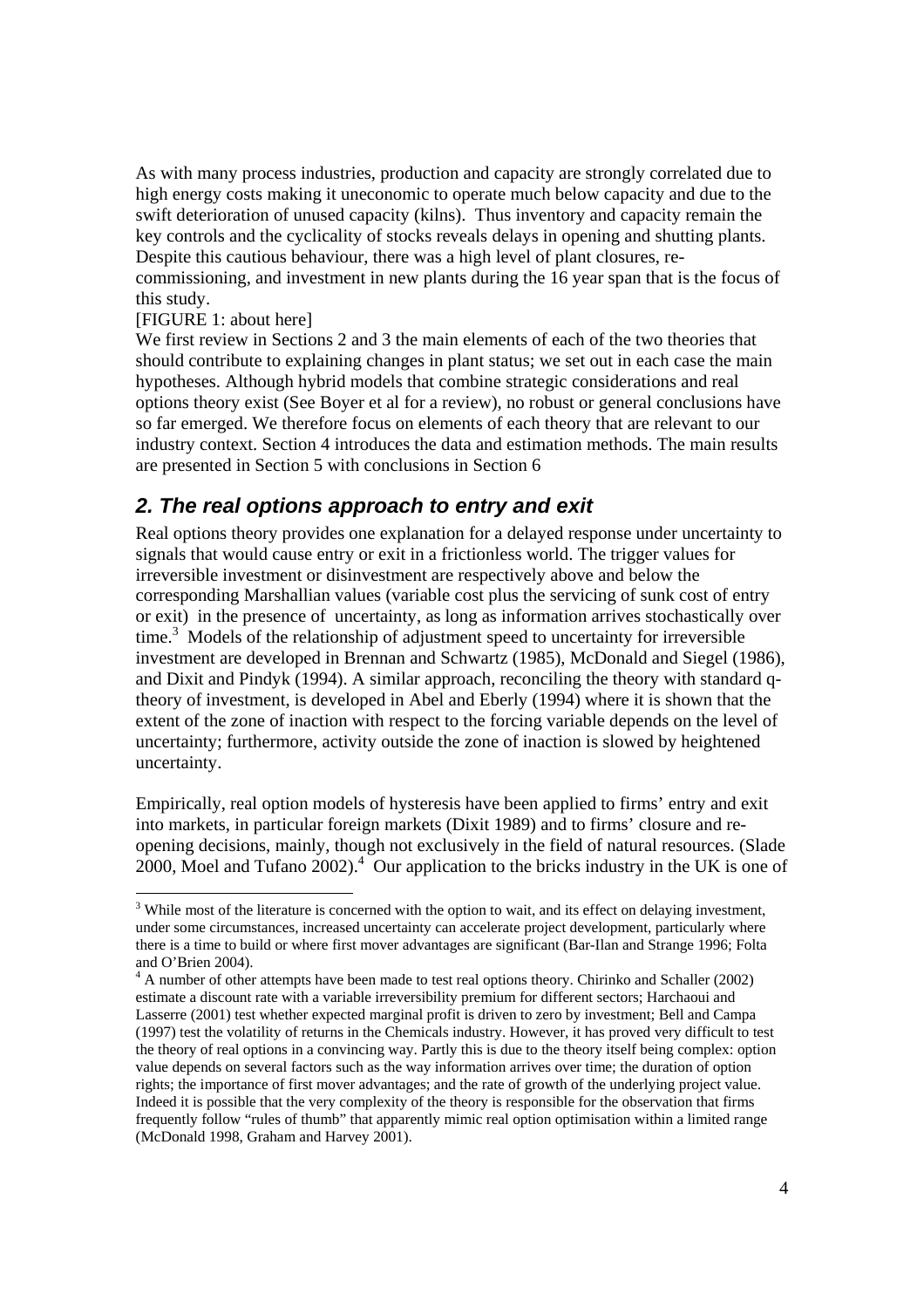the few examples within manufacturing: see also Kovenoch and Phillips (1997). The bricks industry is of interest because three of the key assumptions of the real options model are prominent: capital investment is largely irreversible and not easily expandable ex-post; the demand for bricks is highly uncertain; and the existence of reserves and permissions correspond to an option to produce bricks.<sup>5</sup> Exacerbating the irreversibility of capital expenditures is the fact that high energy costs prevent operational plants from producing at much below full capacity. Investment in new plants is therefore undertaken in the knowledge that if demand conditions worsen the industry either has to accumulate stocks of unsold bricks in the hope of a recovery in demand or capacity will have to be closed or mothballed, decisions that are also costly to reverse. <sup>6</sup> These factors suggest some degree of hysteresis in the closing and re-opening decisions arising from the option value of waiting.

A useful insight is given by Figure 2 below adapted from Brennan and Schwartz (1985).<sup>7</sup> This shows that there are critical prices at which the closure of previously open plants and the opening of previously closed ones become just optimal, given the cost of re-opening or closing the plant. The trigger prices are the solutions of the pair of Bellman equations that define the dynamic equilibrium for the plant in open and shut states, specifically:

$$
0.5\sigma^2 P^2 V_i^{\dagger}(P) + (r - \delta) P V_i^{\dagger}(P) - r V_i(P) + \Psi(P - C) = 0 \qquad \qquad \dots (1)
$$

where the *i* subscript represents the open or shut state and where  $\Psi$  is an indicator variable that equals zero if the plant is shut and 1 if it is open.

The solution of these equations is derived in Dixit (1989) and some comparative statics are presented in Dixit and Pindyck (1994) for the classic case of GBM, infinitely lived options and complete irreversibility. The results here are intuitively obvious. For example the entry price trigger rises with exit cost as well as entry costs and the exit price trigger falls with entry cost as well as exit cost. Higher operating costs raise both the entry trigger and the exit trigger. These trigger prices also depend on other standard determinants of option value such as the current price, the volatility of the stochastic variable, assumed here to be price, the discount rate and the convenience yield.<sup>8</sup>

[FIGURE 2: about here]

#### 2.1 Specific Real Options Hypotheses

The theories above have suggested that the speed of implementation of a decision to close or re-open a plant may depend on a number of influences. While we do not have direct data on the speed of adjustment of firms we are able to set up a model for the hazard rate for reopening and closure. Specifically, the theory gives predictors of the probability of

 $<sup>5</sup>$  Uncertainty in respect of demand is compounded by the high transport cost element that makes it</sup> uneconomic to export outside of a small catchment area. The bulk of the output from a typical brick plant is supplied within a radius of 50-100 miles.

<sup>&</sup>lt;sup>6</sup> As we are talking here about industry level uncertainty where firms cannot dispose of assets in a general downturn due to industry specificity of these assets, the effect of uncertainty is to slow down adjustment irrespective of the market structure.

<sup>&</sup>lt;sup>7</sup> Dixit and Pindyck (1994) show that the difference between the value open and value shut between the two threshold prices is an s-shaped function in price.

<sup>&</sup>lt;sup>8</sup> The latter is taken by Brennan and Schwartz to be a constant of the output price on the assumption that the yield derives from the ability to profit from temporary local shortages through ownership (p. 139).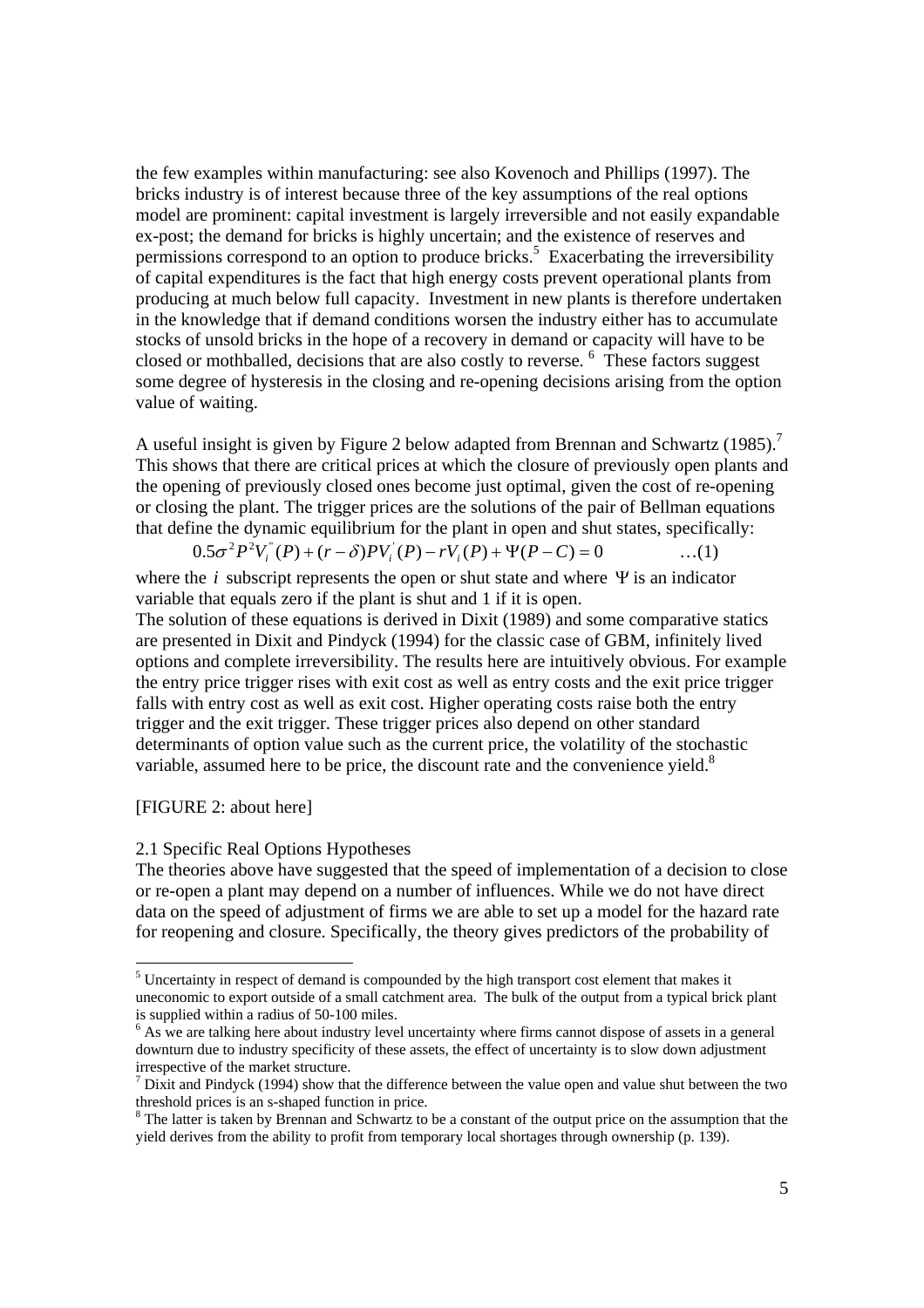the current state of each plant i.e. whether the plant is open or closed, conditional on its state in the previous period. We present a summary of the predictions in Table 1, columns 2 and 3 which is adapted from Moel and Tufano (2002).

Table 1 shows that the probability of triggering a change in status for the plant is determined by variables that determine the current value of the plant (price, quality, demand and operating cost); a set of volatility variables; the discount rate; and the costs of closure, reopening and maintaining a closed plant. The volatility measures are entered along with a quadratic term because of the putative non-linear effects in recent literature.<sup>9</sup>

## [TABLE 1 ABOUT HERE]

## *3. The strategic approach to entry and exit*

Strategic considerations may also influence the timing of plant openings and closures. One prediction on plant status depends on firm size. Firms with a large existing share in a region should be less likely to stay open or reopen given that any extra revenue would be offset by a negative effect of increased capacity on existing revenue – more so than for small share firms.

The timing of entry and exit may also be seen in strategic terms. As this industry faces derived demand for a homogenous low-tech product, neither advertising nor product differentiation will feature strongly as a deterrent. Conditions are more favourable to a preemption strategy: the industry is geographically dispersed; capacity increments are large relative to the regional market size; investments are irreversible so the commissioning of a new plant represents a credible commitment to expanding output (Lieberman  $1987$ ).<sup>10</sup>

The preemptive decision to keep plants open or to reopen plants previously closed can be addressed in our context by theories that predict the number and location of firms that are competing in spatially defined markets. The simplest such model predicts that plants will be equally spaced.<sup>11</sup> The *density* of the spacing depends on the balance between static

<sup>&</sup>lt;sup>9</sup> Real options theory predicts a higher threshold for action but the argument that this produces delay is subject to a simultaneity critique in that increased uncertainty while increasing the threshold or trigger value for entry or exit also increases the probability of hitting the threshold. It is shown in Sarkar (2000) under highly specific assumptions that the probability of delay is related non-linearly to uncertainty with the assumed delaying effect evident only at higher degrees of uncertainty. This gives rise to an inverted Ushape relationship between investment and uncertainty. Other explanations for this based on risk attitude are explained in Bo and Lensink (2004). A separate argument for a non-linear uncertainty effect – this time U-shaped – is given in Folta and O'Brien (2004) where the combination of deferment and growth options is shown to create possible non-linearities, due to the unbounded nature of the latter.

<sup>&</sup>lt;sup>10</sup> Plant proliferation strategies are compared with limit pricing in a model of the ready-mixed concrete industry in Scherer and Ross (1990). The conclusion is that although proliferation may yield a lower expected profit conditional on the credibility of each policy, nevertheless proliferation may be chosen because of its superior credibility (p.402) and that this is more likely the higher the proportion of transport costs to the ex-works price.

<sup>&</sup>lt;sup>11</sup> The assumptions are that firms can locate anywhere on a linear space; plants are sequentially built; plants are immobile once built; customers pay their own transport cost and /or there is no price discrimination. If in addition we make the assumptions of equal marginal costs of production and transport and also a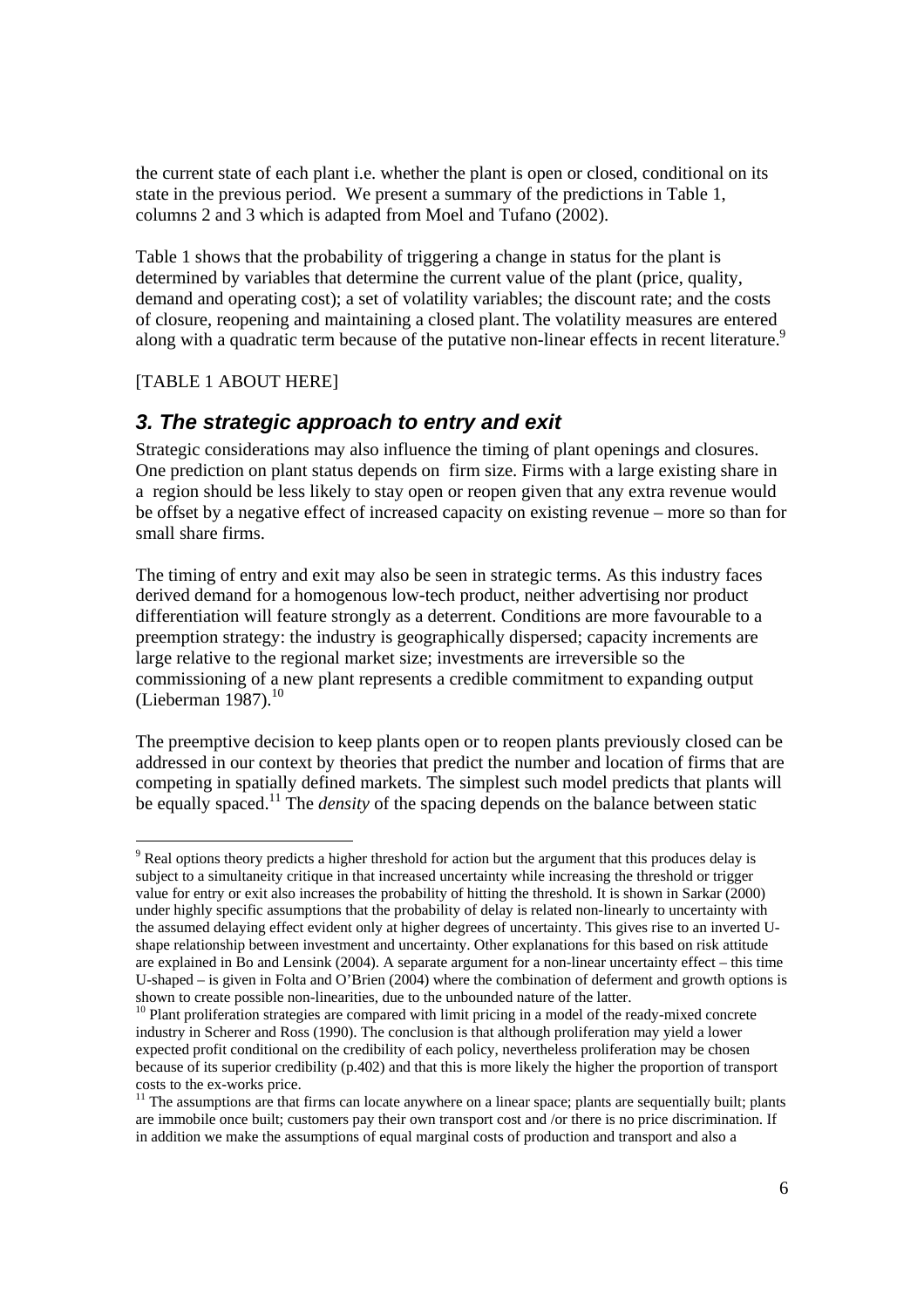profits (favouring wide spacing) and the entry-deterrence effect (favouring dense spacing). A variety of approaches yield different values to entry deterrence depending on the exact assumptions. For example if we ignore any change in price on entry, the location of a plant (B) less than twice the minimum market size on either side of an existing plant (A) should forestall future entry between A and B; if the price should fall on entry this distance could be larger.

The outcome of the above model is that there is no interpenetration of each plants' markets and this may be thought unrealistic. Although firms may be spread over a region in a way that would make it difficult to serve each other's customers there are many examples of rival plants in close proximity. We thus define a locality as an area where two or more plants exist within a 10-mile radius. The literature suggests some insights in respect of plants within localities or without localities. Extending the product differentiation theory of Shaked and Sutton (1990) to location choice, the location pattern should depend on a combination of two concerns: the incentive of all firms to expand demand by opening new plants and the incentive of incumbent firms to maintain spatial. A monopoly result is predicted as a sub-game perfect equilibrium at some high degree of post-entry competition. At lower levels of competition there is scope for duopoly to emerge as demand is expanded. Assuming homogeneous quality but spatial differentiation we may distinguish between location decisions *within* a locality and without it. In the latter case the expansion incentive may be high because the localities are more like "islands" with low cross-price elasticity; the corollary is also that there is less competition between localities. In the within locality case on the other hand the output of different firms plants are not differentiated so the incentive to expand is low. If firms do not collude, the competition effect will also favour the monopoly outcome. Indeed if the monopoly outcome is not found it implies collusion. These points may be summarised in the following matrix:

| Within localities             | <b>Between</b> localities    |                             |
|-------------------------------|------------------------------|-----------------------------|
| Competition                   | Collusion                    |                             |
| Expected result: Each         | Expected result: inter-      | Inter-penetration of non-   |
| locality served by a separate | penetration of local markets | local markets i.e. plants   |
| firms plants                  | by different firm plants     | from different firms        |
|                               |                              | characterise distinct local |
|                               |                              | markets                     |

 $Q(P, z) = 2 \int_0^M [a - b(P + tZ)] dZ$  =2aM-2bPM-btM<sup>2</sup> resulting in profit contribution: (P-c)Q.

Profit maximisation results in equal M between plants with a price that rises linearly with M. Other models of spatial location give conflicting results depending on the form of the demand or transport functions or the type of competition (Anderson and Neven 1991;Chamorro-Rivas 2000).

uniform density of demand sufficient to cover fixed costs, we obtain the result that plants should be equally spaced. The proof is contained in Hay (1976) and used in Scherer (1986). Demand is related linearly to the sum of the price and transport cost:  $q=a-P(+tZ)$  where Z is the customer distance from the plant and t is the transport cost. For a plant supplying over a distance M in either direction, sales are given by: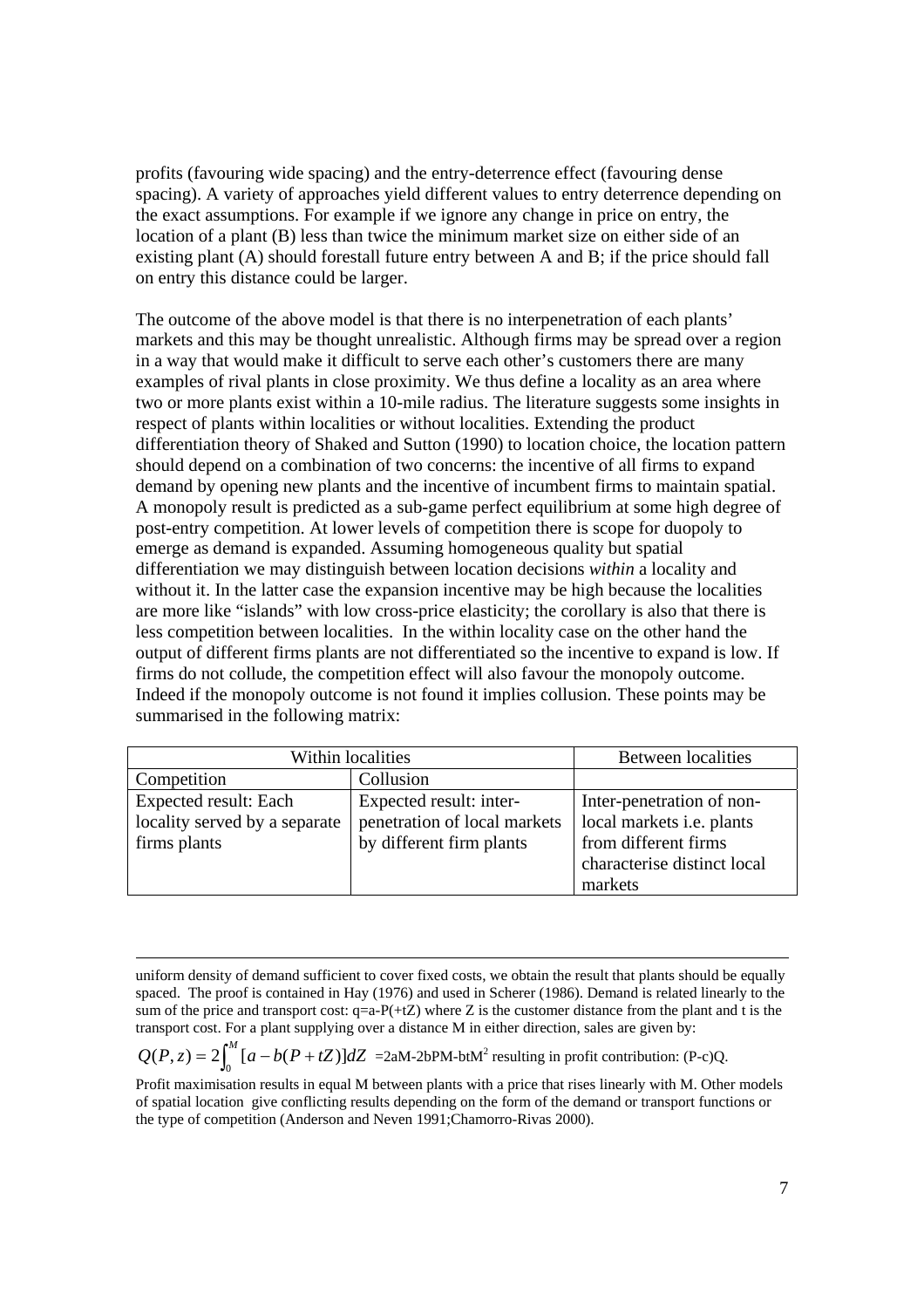## 3.1 Specific Strategic Hypotheses

Our first hypothesis relates to the relative size within the region of the firm that owns a plant. The larger the existing revenue (as proxied by regional market share) the more the incentive for the firm to exit and the lower the incentive for the firm to reopen plants (Gilbert and Harris 1984; Ghemawat and Nalebuff 1985, 1990; Lieberman 1990).

Given our view on the importance of preemptive behaviour we also include the *total* number of plants in the region whether own or rival. This represents the extent to which the available spatial niches have been filled up by plants and a high score on this should deter reopening and maybe encourage exit.

 Bearing in mind the discussion of Shaked and Sutton above, we further hypothesise that the existence of a local *riva*l plant (i.e. within 10 miles) will also encourage exit and deter reopening (though a local own plant would not be expected to have this effect) as long as post-entry competition is strong, which we regard as a maintained hypothesis.

An important consideration in strategic behaviour is whether a firm or its regional rival is financially constrained. Although we do not have data on liquidity, we do know which firms concluded recent acquisitions that are likely to have led to increased gearing. This will make these firms more cautious but their rivals may simultaneously become less timid. These hypotheses are tested using two dummy variables, one indicating that the plant is owned by a firm that has recently acquired; the other indicating that the plant has a regional rival that has recently acquired. Both of these dummies are then interacted with dummies for the plant's initial status (open or closed).

The predicted influence of the strategic variables under the hypotheses outlined above in shown in Table 1, columns 4 and 5.

## *4. Estimation methods and data sources*

The data set covers all brick firms that at some point during the period 1985-2000 possessed brick plants with a total capacity of at least 50 million brick per year (between 1% and 1.7% of total national capacity) and includes histories for all plants that have been owned by these firms. The sample period covers a number of economic cycles with three distinct sub-periods. The first runs from 1985-89 during which time a number of new factories were commissioned to meet the rapidly increasing demand for bricks that was being fuelled by the 1980s housing boom. The end of the boom was followed by a sharp contraction in demand during the early 1990s that resulted in both an increase in stocks and a substantial number of plant closures. Then a brief recovery in 1994 has been followed by an unprecedented period of stability.

A full list of firms included in the panel is provided in Appendix 2. The omitted firms are small, investment inactive single plant firms who are primarily operating from small scale sites that produce special bricks for niche markets.<sup>12</sup> A list of plants operating during 1981 was obtained from Ridgway (1982), the capacities of these plants and the

 $12$  Some small single plant firms are included in the panel because they are acquired by larger firms during the sample period (for example, Collier, Rudgwick and Yorkshire Brick).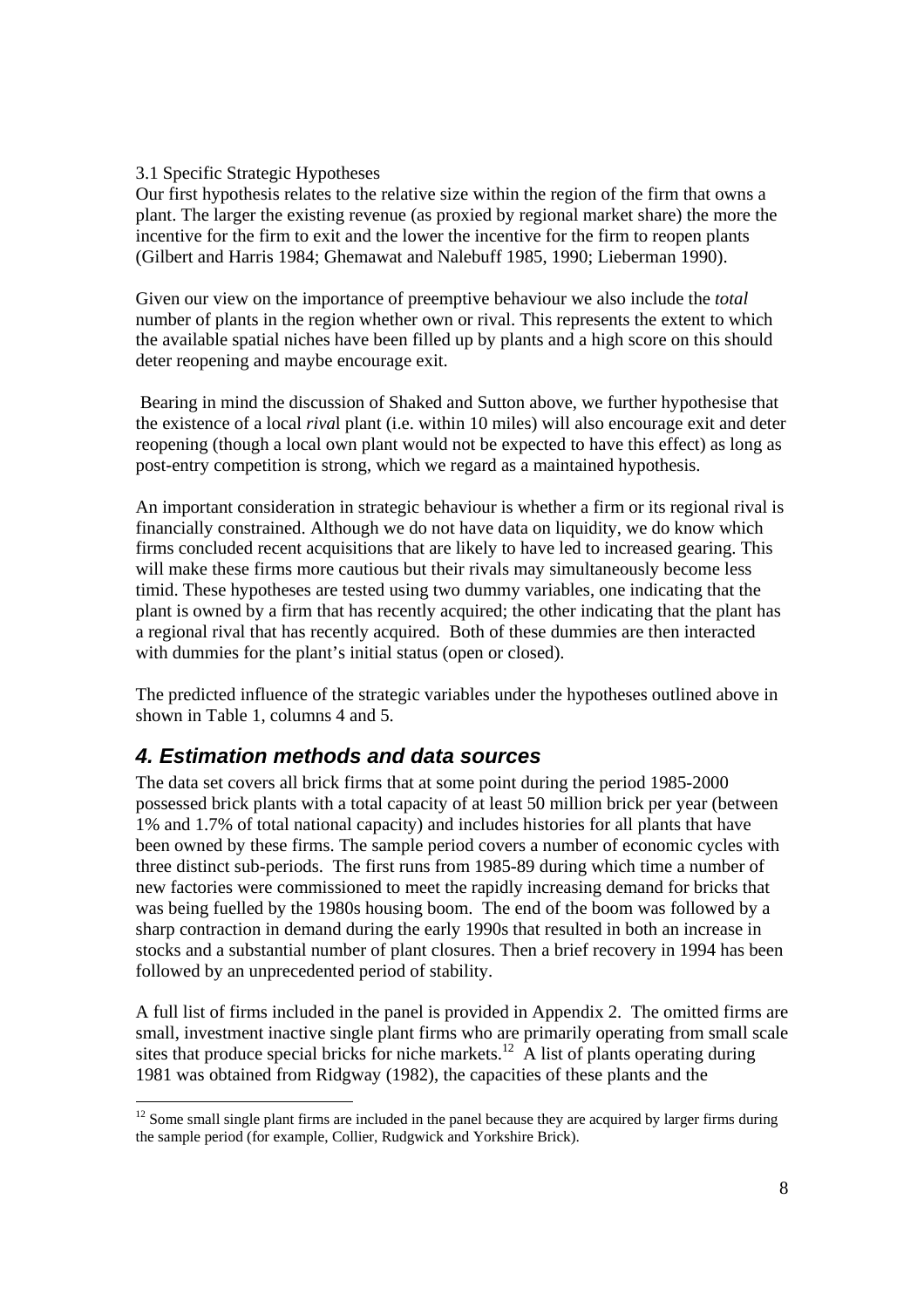subsequent plant histories (including expansions, closures and reopenings) were obtained from a variety of sources including company reports, media news articles, the trade association and from the firms themselves. The resulting unbalanced panel consists of annual data for a total of 122 plants.

 Using probit analysis we estimate the probability of a plant being open at time t conditional on it being open at time t-1.

$$
y_{i,t} = y_{i,t-1}\alpha + x_{i,t}\beta + z_t\delta + f_j + \varepsilon_{i,t} \tag{2}
$$

where  $y_{i,t}$  takes the value one if plant *i* is open at the end of period *t* or zero if it begins the period closed,<sup>13</sup>  $x_{i,t}$  is a vector of plant specific variables,  $z_t$  is a vector of demand variables, including price uncertainty, and  $f_i$  are firm based fixed effects.

Due to the high weight to price ratio the majority of the output from a given plant is sold within 100 miles of the plant. When calculating some of the demand variables and the strategic variables it is necessary to assign each plant to a region. The assignment rule should reflect the road infrastructure adjacent to the plant in question. So while use is made of the eleven standard regions of mainland Britain, when a plant is located adjacent to an efficient road network that makes for easy access to major metropolises of neighbouring regions that plant is classified as being a supplier to each of those regions.<sup>14</sup> We also define a *local* plant as one within 10 miles of the plant in question.

## *5. Results*

Table 2 reports results for the panel regressions with firm fixed effects as the likelihood ratio tests indicate the fixed effects are important. Many of the strategic variables are interacted with a dummy signifying whether the plant begins the period open or closed. Accordingly coefficients situated on the left of the column are estimated for open plants, those on the right are for plants that begin the period closed, while those in the centre of the columns are estimated without distinguishing between the plants' initial status. We also allow for potential differences between the decision to reopen previously closed (mothballed) plants and the decision to open greenfield or brownfield plants by first defining the 'closed' interaction term to include only mothballed plants, i.e. those plants that begin the period closed but had at some point in the past been open (columns 3 and 4), and then defining it more broadly so that it includes all plants that begin the period

 $13$  Once closed, unless the plant has been demolished by the owning firm with the land being turned over to alternative use it remains in the panel for a further five years during which time it is regarded as a live option which the firm could exercise by re-opening. Five years is chosen as the cut off point as by this time the mothballed plant will have seriously deteriorated and if the firm wishes to re-commission the site it will be required to request planning permission. Firms with major capacity expansions on the same site are classed as reopenings.

<sup>&</sup>lt;sup>14</sup> For example, a number of plants are situated in and around the West Midlands town of Stoke-on-Trent which is adjacent to the M6 that provides easy access to the major markets of Birmingham in the West Midlands and Manchester and Liverpool in the North West. For this reason these plants are considered to be competing with other firms that supply both the West Midlands markets and the markets of the North West.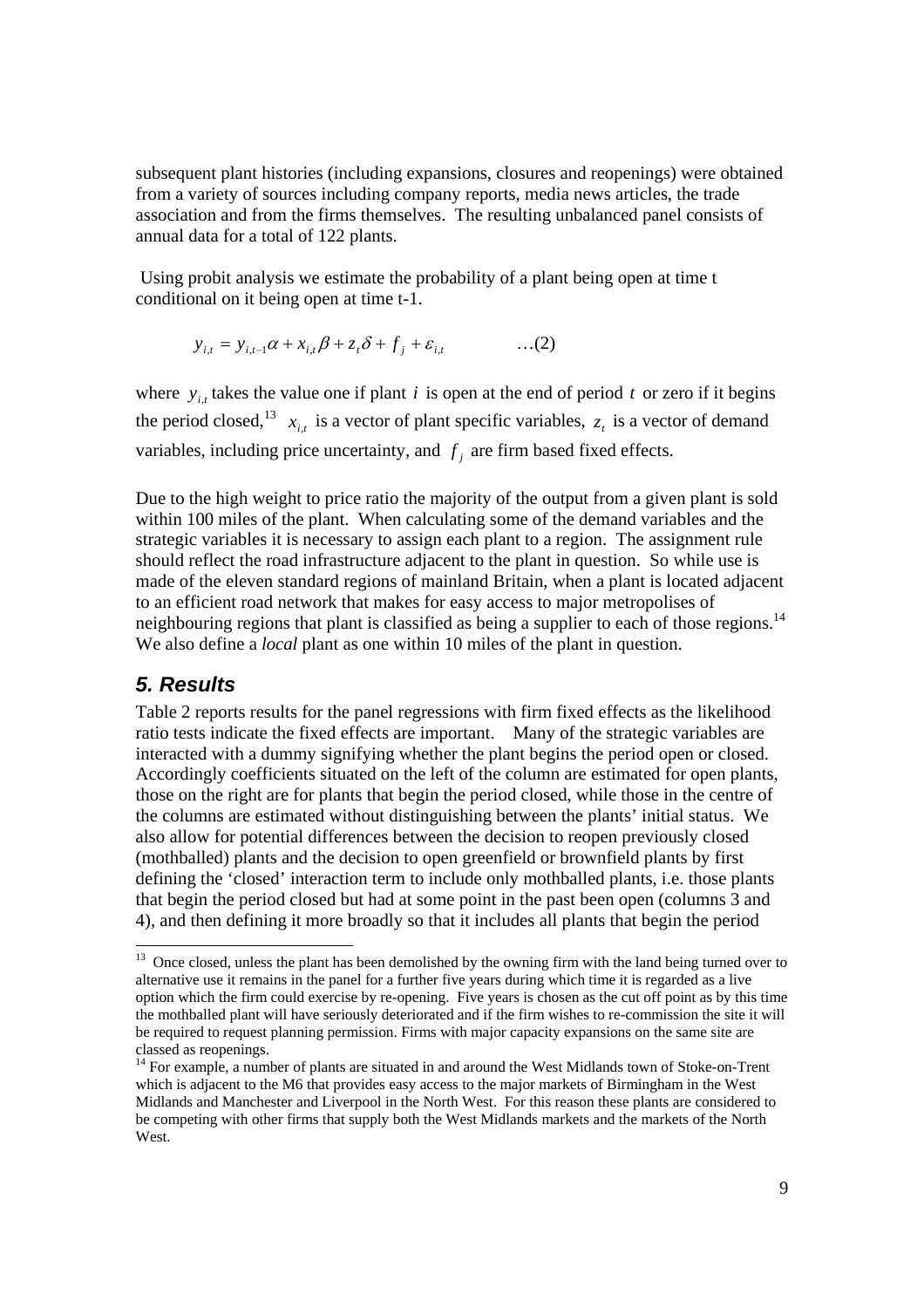closed, whether they had been open in the past or whether they were new greenfield or brownfield plants (columns 5 and 6). In each case two results are reported, one including the majority of the variables listed in table 1, the other reports a parsimonious version.

#### [TABLE 2 ABOUT HERE]

Column 3 shows that many of the hypotheses of the real option model are supported. Variables representing the value of the plant such as price and size of plant (plant capacity as a proxy for cost) are significant and plants that produce bricks of high aesthetic quality are significantly more likely to be open. The high coefficient for the Fletton dummy variable confirms the long term downward trend in the demand for Fletton bricks. The fuel cost variable was never significant and is not reported. Recent capital investment, intended as a proxy for operating cost is correctly signed but not significant; neither is the interest rate.

Uncertainty plays an important role in influencing the decision to open or close a plant. Plants that begin the period closed are likely to remain closed at high levels of uncertainty but as uncertainty decreases, the probability of being opened also increases. The relationship between uncertainty and the probability of an open plant remaining opened is non-linear, with the probability of inaction being very high for average levels of uncertainty but decreasing as uncertainty increases or decreases (figure 3). The nonlinearity is statistically significant but modest. The lowest level of uncertainty that was measured during the sample period was 0.20 at which point the probability of remaining open was 0.933. The probability rose to a peak of 0.994 before falling to 0.967 at the highest level of observed uncertainty (1.94).

## (FIGURE 3 ABOUT HERE)

 $\overline{\phantom{a}}$ 

The character of the observed non-linearity suggests that over most of the sampled range of price uncertainty hysteresis increases in uncertainty for both the closing and the reopening decision. There is some suggestion that at very high levels of uncertainty the probability of remaining open is reduced. Our preferred explanation for this is the behavioural effect of risk attitude that may differ according to the level of uncertainty (Bo and Lensink 2004). Specifically at very high levels of uncertainty firms appear to act in a risk-averse manner.

Turning now to the strategic variables, our first specific hypothesis from section 3.1 was that own capacity share in a region should negatively affect the likelihood of re-opening or remaining open. This prediction is strongly confirmed for the reopening decision in Table 2, column 4. Thus, larger firms are less likely to open plants in regions where they already have a large presence. This is consistent with the Gilbert and Harris (1984) argument that larger firms will adopt a more conservative capacity stance because their incremental revenue is less than smaller firms.<sup>15</sup> The number of the firm's plants in a region (which might indicate the spatial spread) does not add any extra explanatory power to the regional share variable. However, the total number of plants (own plus rival) does deter reopening in line with the view that preemptive activity operates to fill all available spatial niches.

 $15$  A size effect (for single establishment firms) is found in Disney et al 2003.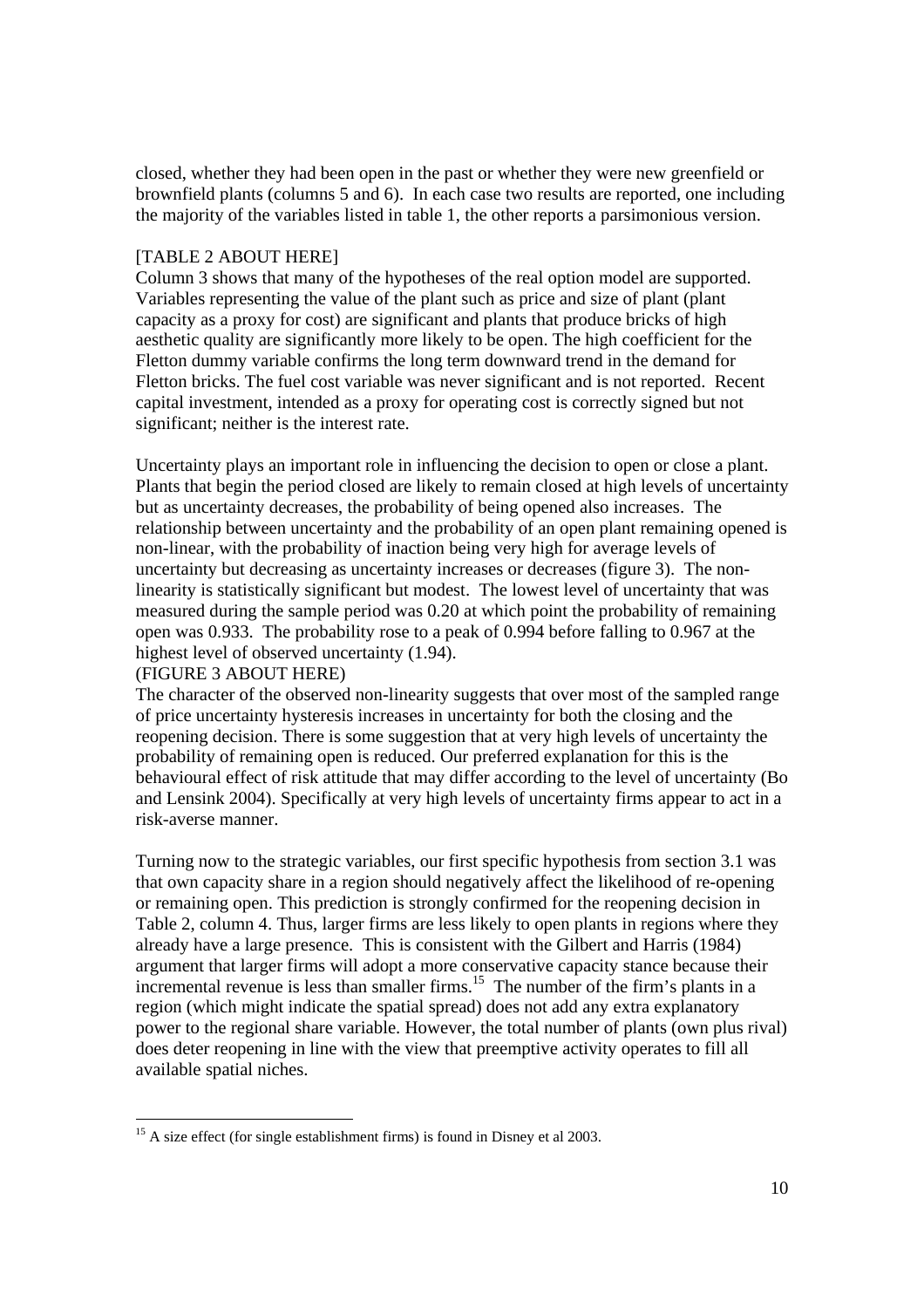Another hypothesis set out in section 3.1 is that the existence of a local rival plant will deter reopening and encourage exit. We find strong support *against* this in column 4 of Table 2. Of the plants that reopen approximately 60% have a local rival and it is these plants that are more likely to re-open. This is a similar result to that found in Toivanen and Waterson (2003) and is explained there in terms of learning in respect of demand conditions. An alternative explanation could be the possibility of poaching skilled labour from the rival plant if the efficiency of the newly opened plant accommodated higher wage rates. Given the homogeneous nature of bricks, the failure to find a negative significance for local rivals (irrespective of the prior status of plants) could also suggest that the maintained hypothesis of strong ex-post competition may be incorrect and that some degree of collusion exists that supports an outcome of two rival local plants

There is some indirect support for the influence of financing constraints in influencing firms' decisions. Although previous acquisition does not significantly influence the probability of the acquiring firms' plants remaining open, it does influence the probability that regional rival firms' plants remain open. This supports our hypothesis that acquiring firms are regarded as vulnerable because they are highly geared, giving regional rival firms an incentive to keep their plants open for longer in the expectation that the highly indebted acquirer will have to retrench should demand conditions require it. 16

#### 5.2 The Extent and Causes of Hysteresis

Plots of the probability of a plant being open at the end of the period based on the model reported in column 4 of table 2 are reported in figure 4.<sup>17</sup> Figure 4a shows a large gap between the two probability curves, indicating that across a range of prices the most likely outcome is inaction, with open plants remaining open and closed plants staying closed.

The sources of this hysteresis effect are explored in figures 4b and 4c. The plot for the 'full model' corresponds to that in figure 4a, while the plots for the 'option model' exclude the impact from the variables that have been identified as strategic and the 'strategic model' excludes the uncertainty variables. Finally, the 'no model' plot excludes both the strategic and uncertainty variables and is therefore based solely on the impact of the demand and plant specific variables, and of course the dummy signifier of whether the plant began the period open, as reported in column 4 of table 2.

#### [FIGURE 4: about here]

l

Using the 'no model' plot as a benchmark, both the strategic variables and the uncertainty variables can be seen to result in a higher price being required to trigger the opening of a previously closed plant, with the hysteresis effect being stronger for the strategic variables than for the uncertainty variables (Figure 4b). This can be contrasted with the impact of the same variables on the probability of an open plant remaining open where it

<sup>&</sup>lt;sup>16</sup> While the insignificant coefficient for the acquiring firm dummy would seem to suggest that this expectation is not actually realised, there is evidence to show that on two occasions (following Redland's acquisition of Steetley in 1992 and Ibstock's acquisition of Redland in 1996) the acquiring firm did indeed follow these acquisitions with substantial rationalisations (Wood 2003).

<sup>&</sup>lt;sup>17</sup> Probabilities are calculated for the average firm, with averages of independent variables calculated over the whole sample period for both open and closed plants.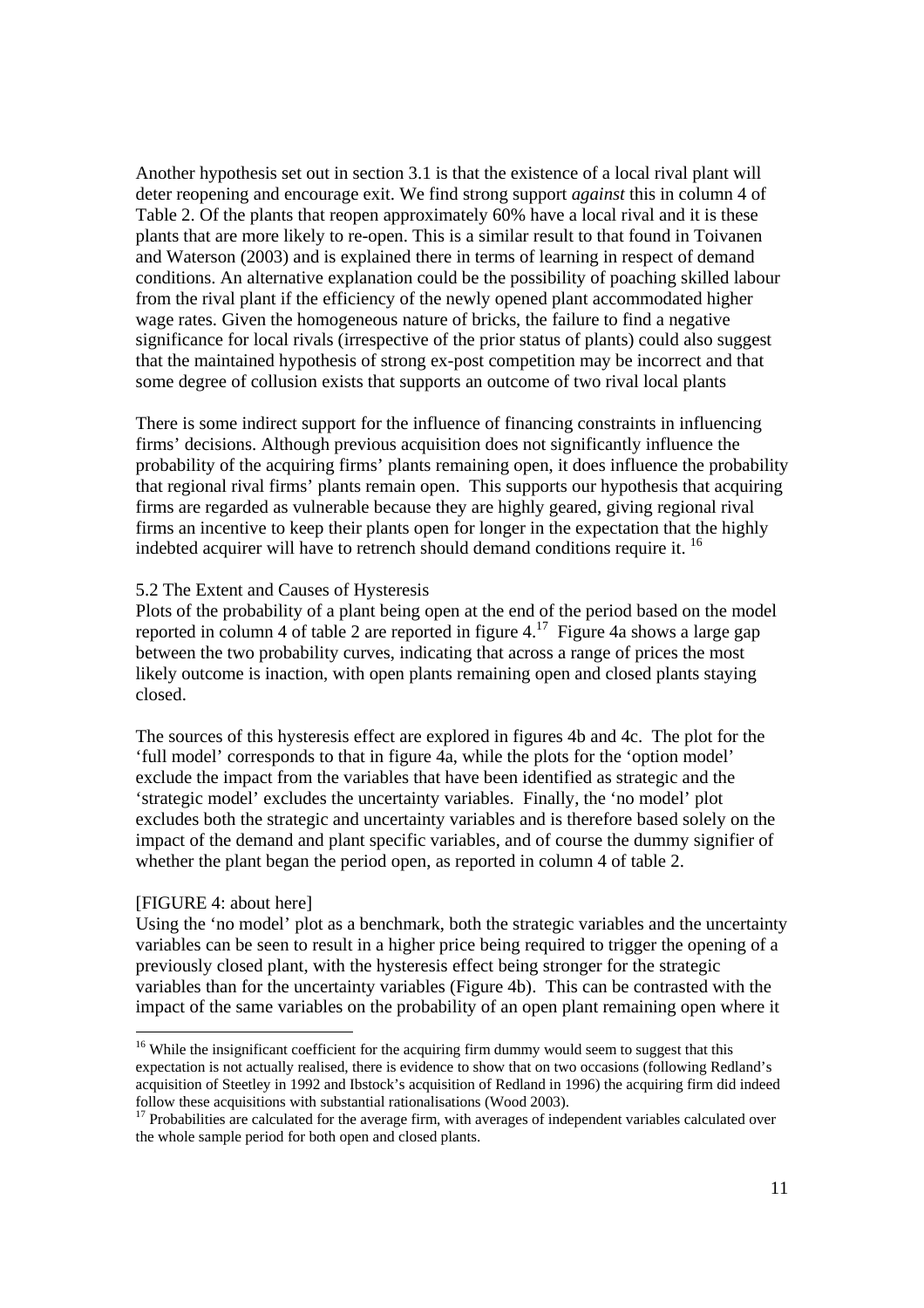can be seen that while the uncertainty variables reduce the price at which a plant is likely to be closed, this hysteresis effect is not contributed to by the strategic variables which have virtually no net effect; hence the curve for the strategic model is coincident with that of the 'no model' benchmark (Figure 4c).

The results here constitute something of a puzzle. If the industry is regarded as one where pre-emption is important, then first mover advantages should destroy option effects for the case of plant openings (Weeds 2002). Put differently, if an available niche becomes available for pre-emption, the option to wait to preempt is not valuable. Option value still characterises open plants so that hysteresis effects are understandable for the decision to close. The pattern that would be expected therefore would be for strategic effects to dominate for the opening decision and options effects to dominate for closure. However, we find no such pattern in these results.

## *6. Conclusions*

This paper has examined the influences of decisions to open or close brick plants, with particular interest in identifying hysteresis effects that may explain the delay in the brick manufacturers in responding to swings in demand. The real options approach to investment behaviour suggests that hysteresis results from high uncertainty that increases the value of waiting. Our results show that higher levels of uncertainty do indeed result in inactivity, be it in opening or closing brick plants. There is, however, evidence of this effect diminishing at high levels of uncertainty for the decision to open a brick plant. This is consistent with recent theoretical work that suggests that the relationship between uncertainty and investment behaviour may be non-linear, possibly due to risk attitude.

Complementary explanations rest on strategic considerations and also on a variety of direct and indirect costs incurred when opening or closing factories. After taking account of demand and cost influences we do not find strong evidence of strategic influences in the decision as to whether to close or keep open an existing plant.

There is stronger support for a strategic influence in the decision to reopen existing closed plants. Here we find evidence of a size effect whereby smaller firms are more likely to enter given that the effect on existing own sales is less than for larger firms. The higher the total number of plants in a region, given its demand profile, the less the likelihood of reopening this result is consistent with spatial preemption. Firms that reopen are more likely to do so where there is a local rival. This rather surprising result echoes that of Toivanen and Waterson for the fast food industry and may be due to learning in respect of demand conditions or the availability of skilled labour.

The high number of acquisitions that have taken place during the sample period appear to have influenced the timing of plant closures. Although we cannot establish that plants of acquiring firms are significantly more likely to close (or not re-open) we find that regional rivals react strongly when a firm acquires. Specifically the firm is perceived to have high debt and this increases the chance of rival being open.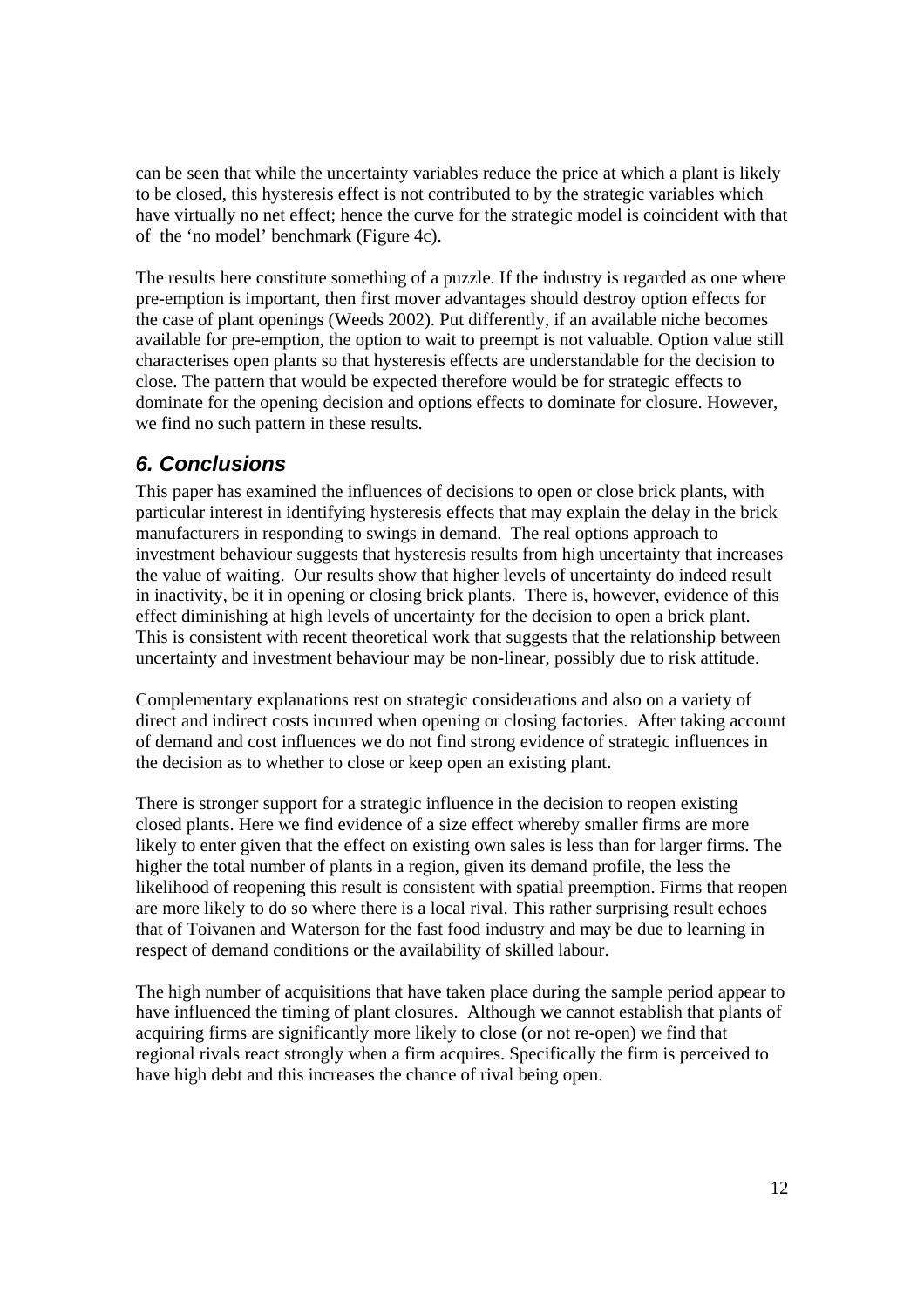Overall, the results suggest that in addition to standard cost and demand considerations, real options influences are of great importance in understanding the closure and the reopening decisions. Strategic considerations seem important for the decision to reopen but negligible for the decision to close. The latter finding is consistent with the multiple and complex set of reasons for closure that have been found in case studies of exit behaviour. However, the finding here undermines the simple theoretical prediction that options effects should be more important for the decision to close than to open if the latter decision involves pre-emption.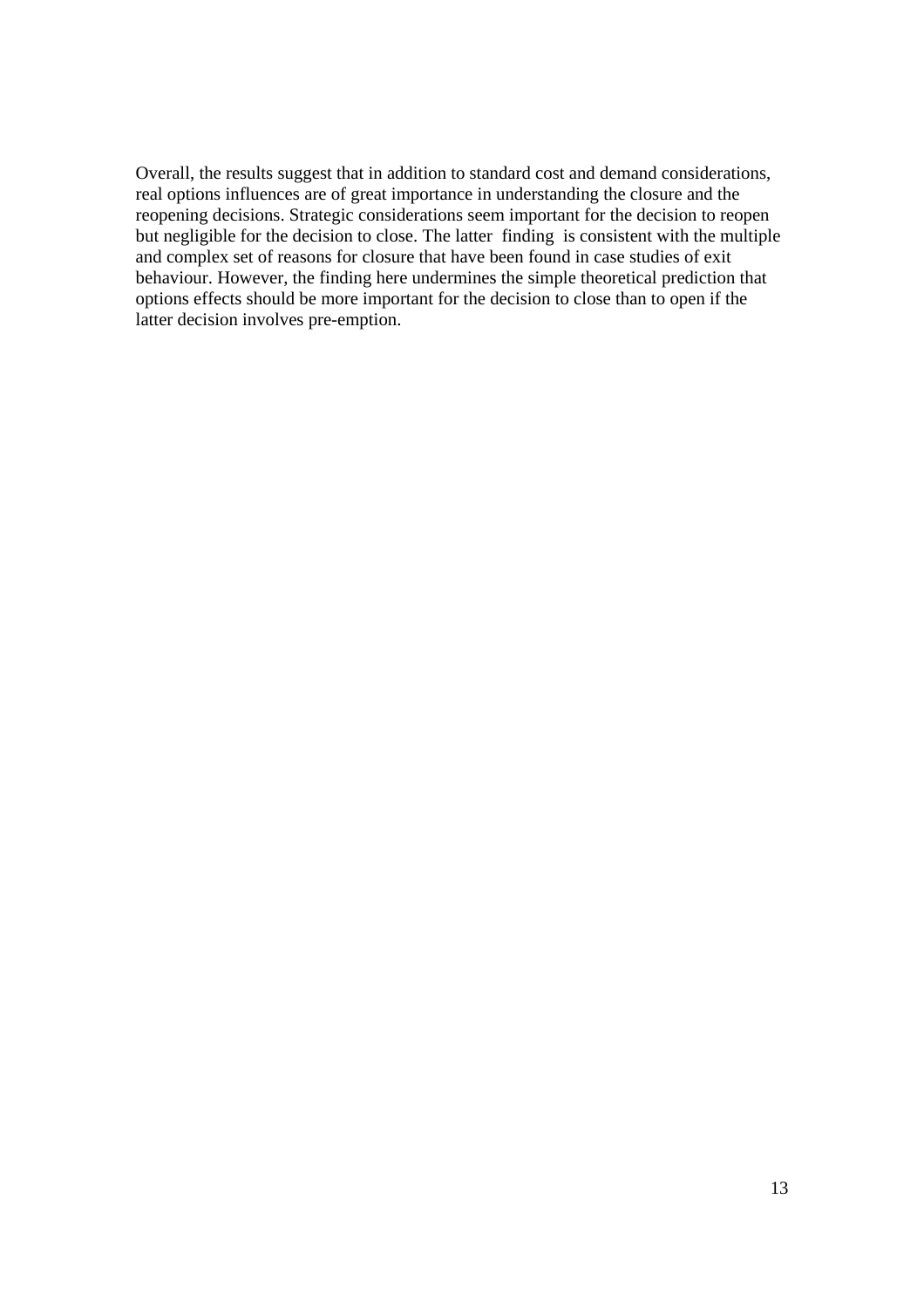# Appendix 1. Data sources and description

| Plant begins period open                          | Dummy takes the value of 1 if the plant is open at the begin of<br>the period, otherwise zero                                                                                                                                                                                                                                                                                                                                                                                                                                                                                                                                                                                                                                                                                                                                                                                                                                                                                                                                                                                                                    |
|---------------------------------------------------|------------------------------------------------------------------------------------------------------------------------------------------------------------------------------------------------------------------------------------------------------------------------------------------------------------------------------------------------------------------------------------------------------------------------------------------------------------------------------------------------------------------------------------------------------------------------------------------------------------------------------------------------------------------------------------------------------------------------------------------------------------------------------------------------------------------------------------------------------------------------------------------------------------------------------------------------------------------------------------------------------------------------------------------------------------------------------------------------------------------|
| Demand variables                                  |                                                                                                                                                                                                                                                                                                                                                                                                                                                                                                                                                                                                                                                                                                                                                                                                                                                                                                                                                                                                                                                                                                                  |
| Brick price                                       | The brick price index is obtained from official sources and is<br>deflated by the GDP deflator                                                                                                                                                                                                                                                                                                                                                                                                                                                                                                                                                                                                                                                                                                                                                                                                                                                                                                                                                                                                                   |
| <b>Stocks</b>                                     | Stocks vary with both changes in demand and in production, and<br>since production is approximately equal to capacity, the regional<br>level of stocks is included as a proxy for excess capacity                                                                                                                                                                                                                                                                                                                                                                                                                                                                                                                                                                                                                                                                                                                                                                                                                                                                                                                |
| Change in housing starts                          | the change in regional housing starts (more than half of brick<br>production is used in the construction of housing)                                                                                                                                                                                                                                                                                                                                                                                                                                                                                                                                                                                                                                                                                                                                                                                                                                                                                                                                                                                             |
| Real interest rate                                | the real spot rate on 10 year government bonds obtained from<br>the Bank of England                                                                                                                                                                                                                                                                                                                                                                                                                                                                                                                                                                                                                                                                                                                                                                                                                                                                                                                                                                                                                              |
| Plant variables                                   |                                                                                                                                                                                                                                                                                                                                                                                                                                                                                                                                                                                                                                                                                                                                                                                                                                                                                                                                                                                                                                                                                                                  |
| Aesthetic quality                                 | With advice from one of the country's leading brick consultants<br>plant output was graded according to its aesthetic quality. The<br>main determinant of the aesthetic quality of a brick is the clay,<br>though additives and the technique for forming the brick are also<br>important. While this may be regarded as a highly subjective<br>venture, there are certain aesthetic qualities relating to the colour<br>and texture of a brick that can be recognised as more or less<br>desirable, and therefore being reflected in the price. The output<br>of each plant was given a grade ranging from A for bricks which<br>possess an inherent beauty in terms of both colour and texture, B<br>for bricks which can be described as less handsome but<br>nevertheless capable of being used for the construction of an<br>attractive house, to C for the more utilitarian bricks which may<br>be used for mass housing but require mixing with some bricks of<br>different colours to avoid a barrack-block effect. The final<br>classifications were shown to Production Directors for<br>corroboration |
| Fletton brick                                     | Fletton clay is used by London Brick Company. The product is<br>generally inferior to non-fletton bricks in terms of both aesthetic<br>quality and durability. With the long term decline in demand for<br>inferior bricks LBC has substantially rationalised its capacity<br>and invested heavily in the remaining plants in an attempt to<br>improve the quality of its output.                                                                                                                                                                                                                                                                                                                                                                                                                                                                                                                                                                                                                                                                                                                                |
| Log Plant capacity                                | Plant capacity is measured at the beginning of each year.<br>Information on plant capacity is obtained from media sources<br>and from interviews with firm managers.                                                                                                                                                                                                                                                                                                                                                                                                                                                                                                                                                                                                                                                                                                                                                                                                                                                                                                                                             |
| Received substantial<br>investment in past 5years | Investment histories for individual plants are obtained from<br>trade journals. Details of investment in new capacity and in                                                                                                                                                                                                                                                                                                                                                                                                                                                                                                                                                                                                                                                                                                                                                                                                                                                                                                                                                                                     |
|                                                   | modernising existing plants are often well publicised in advance.                                                                                                                                                                                                                                                                                                                                                                                                                                                                                                                                                                                                                                                                                                                                                                                                                                                                                                                                                                                                                                                |
| Strategic variables                               |                                                                                                                                                                                                                                                                                                                                                                                                                                                                                                                                                                                                                                                                                                                                                                                                                                                                                                                                                                                                                                                                                                                  |
| Firm has recently acquired                        | Dummy variables indicating whether the owning firm has made<br>a large acquisition (in excess of £50m) during the preceding two<br>years (including the year of acquisition)                                                                                                                                                                                                                                                                                                                                                                                                                                                                                                                                                                                                                                                                                                                                                                                                                                                                                                                                     |
| Firm's neighbour has<br>recently acquired         | A dummy variable for whether a rival firm operating within it's<br>locality has made a large acquisition during the preceding two<br>years                                                                                                                                                                                                                                                                                                                                                                                                                                                                                                                                                                                                                                                                                                                                                                                                                                                                                                                                                                       |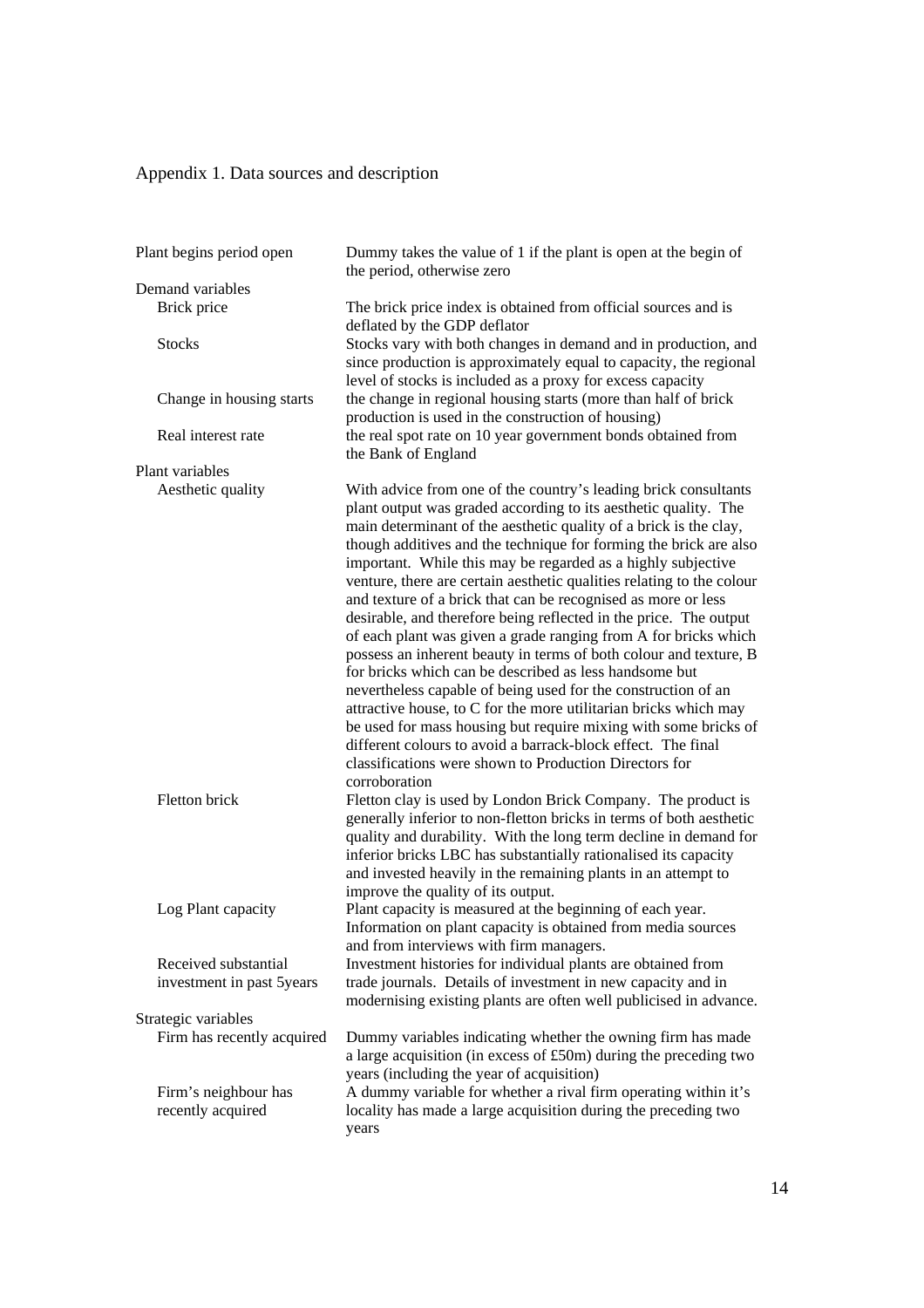| Regional capacity share            | Each plant is situated within a region that is defined according to<br>the available road infrastructure. The owning firm's total<br>capacity of plants supplying that region is then divided by the<br>capacity of all plants supplying that region.                                                                                                                                                                                                                                                                                                                                                                     |
|------------------------------------|---------------------------------------------------------------------------------------------------------------------------------------------------------------------------------------------------------------------------------------------------------------------------------------------------------------------------------------------------------------------------------------------------------------------------------------------------------------------------------------------------------------------------------------------------------------------------------------------------------------------------|
| Total number of regional<br>plants | The total number of operating plants that supply the region.                                                                                                                                                                                                                                                                                                                                                                                                                                                                                                                                                              |
| Own local plant                    | A dummy variable indicating whether the owning firm owns<br>another open plant within a 10 mile radius. This relatively short<br>distance is chosen because the variable is intended to capture the<br>impact a friendly neighbour has on recruitment and<br>redundancies. 10 miles is considered appropriate given the rural<br>settings and localised employment of many brick plants                                                                                                                                                                                                                                   |
| Rival local plant                  | A dummy variable indicating whether a rival plant is operational<br>within a 10 mile radius.                                                                                                                                                                                                                                                                                                                                                                                                                                                                                                                              |
| Uncertainty                        |                                                                                                                                                                                                                                                                                                                                                                                                                                                                                                                                                                                                                           |
| Uncertainty                        | In keeping with much of the literature we model uncertainty by<br>the volatility of prices. A standard ADF test suggests that both<br>the log of brick price and the fuel price are non-stationary.<br>Accordingly we difference the series before testing for ARCH<br>effects in a parsimonious autoregressive equation obtained from<br>testing down from a model with 12 lags. As we did not discover<br>any ARCH effects we calculated price volatility as the standard<br>deviation of the twelve previous monthly residuals from the AR<br>model. The resulting measure is standardized so that the<br>average is 1 |
| Uncertainty squared                | Following Sarkar (2000) and Folta and O'Brien (2004) we allow<br>for the possibility of a non-linear uncertainty effect.                                                                                                                                                                                                                                                                                                                                                                                                                                                                                                  |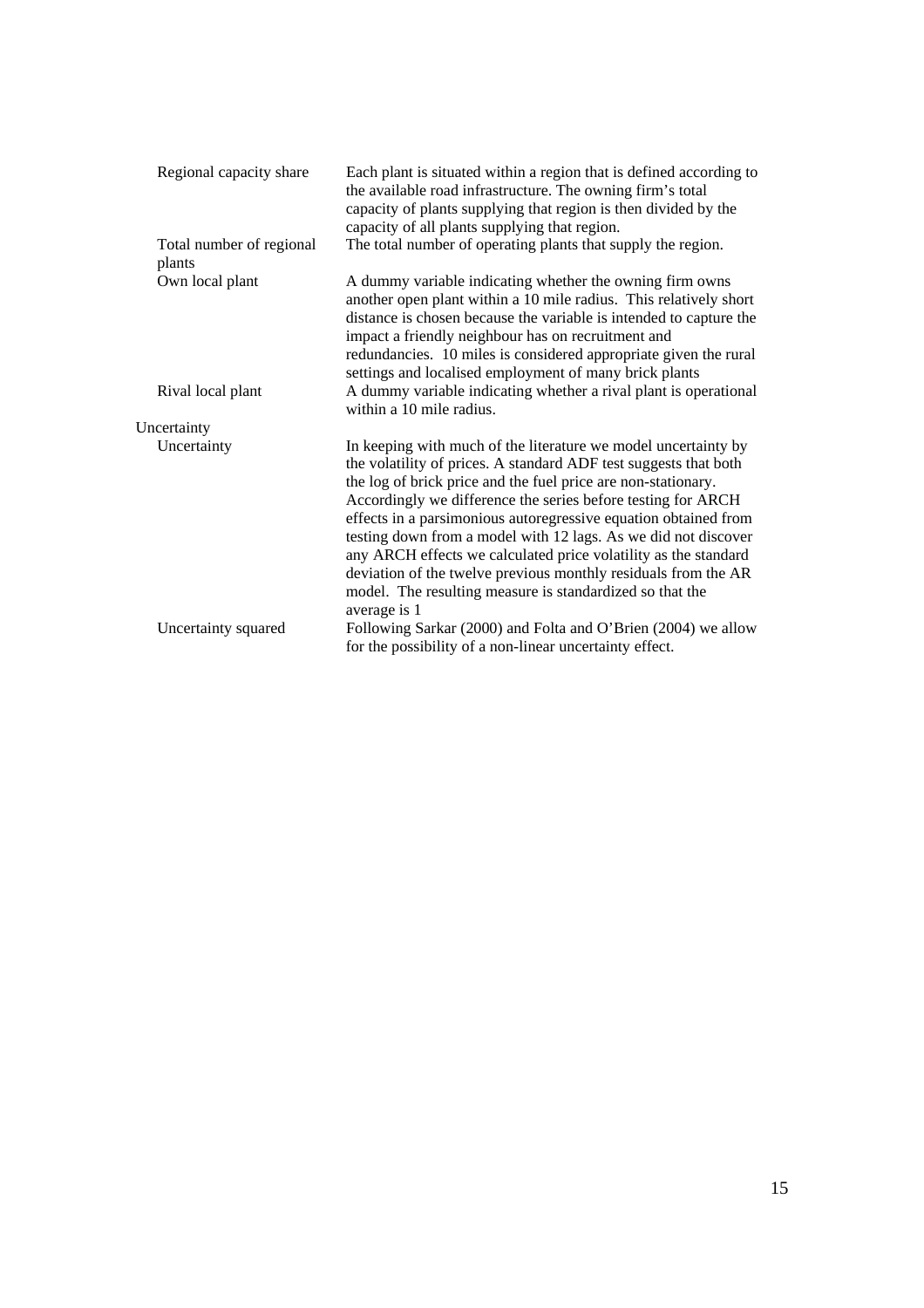#### Correlation table for variables used

|                             | dependent variable | open<br>plant begins | brick price     | stocks   | starts<br>housing | interest rate    | aesthetic quality<br>$\overline{\text{low}}$ | quality<br>high aesthetic | fletton  | capacity | investment<br>substantial | acquired<br>firm has recently | acquired<br>regional rival has | share    | number of plants | own plant<br>local | plant<br>rival<br>local | uncertainty | squared<br>uncertainty |
|-----------------------------|--------------------|----------------------|-----------------|----------|-------------------|------------------|----------------------------------------------|---------------------------|----------|----------|---------------------------|-------------------------------|--------------------------------|----------|------------------|--------------------|-------------------------|-------------|------------------------|
| dependent variable          | 1.000              |                      |                 |          |                   |                  |                                              |                           |          |          |                           |                               |                                |          |                  |                    |                         |             |                        |
| plant begins open           | 0.803              | 1.000                |                 |          |                   |                  |                                              |                           |          |          |                           |                               |                                |          |                  |                    |                         |             |                        |
| brick price                 | 0.236              | 0.192                | 1.000           |          |                   |                  |                                              |                           |          |          |                           |                               |                                |          |                  |                    |                         |             |                        |
| stocks                      | $-0.101$           | $-0.058 - 0.285$     |                 | 1.000    |                   |                  |                                              |                           |          |          |                           |                               |                                |          |                  |                    |                         |             |                        |
| housing starts              | $-0.036$           | $-0.058$             | $-0.072$        | $-0.283$ | 1.000             |                  |                                              |                           |          |          |                           |                               |                                |          |                  |                    |                         |             |                        |
| interest rate               | $-0.048$           | $-0.077$             | 0.121           | $-0.223$ | 0.271             | 1.000            |                                              |                           |          |          |                           |                               |                                |          |                  |                    |                         |             |                        |
| low aesthetic quality       | $-0.097$           | $-0.090$             | 0.025           | $-0.153$ | 0.053             | 0.010            | 1.000                                        |                           |          |          |                           |                               |                                |          |                  |                    |                         |             |                        |
| high aesthetic quality      | 0.027              | 0.025                | $-0.018$        | 0.161    |                   | $-0.056 - 0.006$ | $-0.480$                                     | 1.000                     |          |          |                           |                               |                                |          |                  |                    |                         |             |                        |
| fletton                     | $-0.098$           | $-0.088$             | 0.024           | 0.344    | 0.000             | 0.004            | 0.203                                        | $-0.130$                  | 1.000    |          |                           |                               |                                |          |                  |                    |                         |             |                        |
| capacity                    | 0.198              | 0.170                | $-0.036$        | 0.129    | 0.014             | $-0.051$         |                                              | $0.310 - 0.403$           | 0.450    | 1.000    |                           |                               |                                |          |                  |                    |                         |             |                        |
| substantial investment      | 0.106              | 0.031                | 0.130           | $-0.017$ | $-0.014 - 0.010$  |                  |                                              | $0.096 - 0.037$           | $-0.036$ | 0.150    | 1.000                     |                               |                                |          |                  |                    |                         |             |                        |
| firm has recently acquired  | $-0.130$           | $-0.090$             | $-0.301$        | 0.037    | 0.069             | $-0.009$         | $-0.092$                                     | 0.096                     | $-0.079$ | $-0.035$ | $-0.006$                  | 1.000                         |                                |          |                  |                    |                         |             |                        |
| regional rival has acquired | $-0.064$           | $-0.095$             | $-0.184$        | 0.063    | $-0.100$          | 0.030            | $-0.025$                                     | 0.021                     | $-0.005$ | 0.022    | $-0.019$                  | $-0.013$                      | 1.000                          |          |                  |                    |                         |             |                        |
| share                       | 0.037              | 0.064                | $-0.121$        | $-0.266$ | 0.037             | $-0.056$         | 0.141                                        | $-0.173$                  | 0.033    | 0.299    | $-0.050$                  | 0.227                         | $-0.016$                       | 1.000    |                  |                    |                         |             |                        |
| number of plants            | 0.019              | 0.034                | 0.239           | 0.655    | $-0.113$          | $-0.005$         | $-0.062$                                     | 0.145                     | 0.554    | 0.192    | 0.080                     | $-0.111$                      | $-0.037$                       | $-0.355$ | 1.000            |                    |                         |             |                        |
| local own plant             | 0.013              | 0.014                | 0.015           | 0.131    | $-0.011$          | $-0.019$         | 0.042                                        | $-0.132$                  | 0.182    | 0.240    | 0.035                     | 0.071                         | $-0.018$                       | 0.248    | 0.192            | 1.000              |                         |             |                        |
| local rival plant           | 0.139              | 0.129                | 0.050           | $-0.022$ | $-0.047$          | $-0.021$         | $-0.154$                                     | 0.094                     | $-0.298$ | $-0.078$ | 0.125                     | 0.061                         | $-0.036$                       | $-0.053$ | $-0.024$         | 0.068              | 1.000                   |             |                        |
| uncertainty                 | 0.033              | $-0.004$             | $-0.018$        | $-0.158$ | 0.116             | 0.077            | $-0.002$                                     | 0.005                     | 0.002    | 0.003    | $-0.016$                  | 0.081                         | 0.247                          | 0.034    | $-0.023$         | $-0.004$           | $-0.025$                | 1.000       |                        |
| uncertainty squared         | 0.034              |                      | $0.015 - 0.018$ | $-0.102$ | 0.071             | 0.054            | 0.002                                        | 0.002                     | 0.003    | $-0.001$ | 0.003                     | 0.089                         | 0.230                          | 0.019    | 0.008            | 0.000              | $-0.012$                | 0.975       | 1.000                  |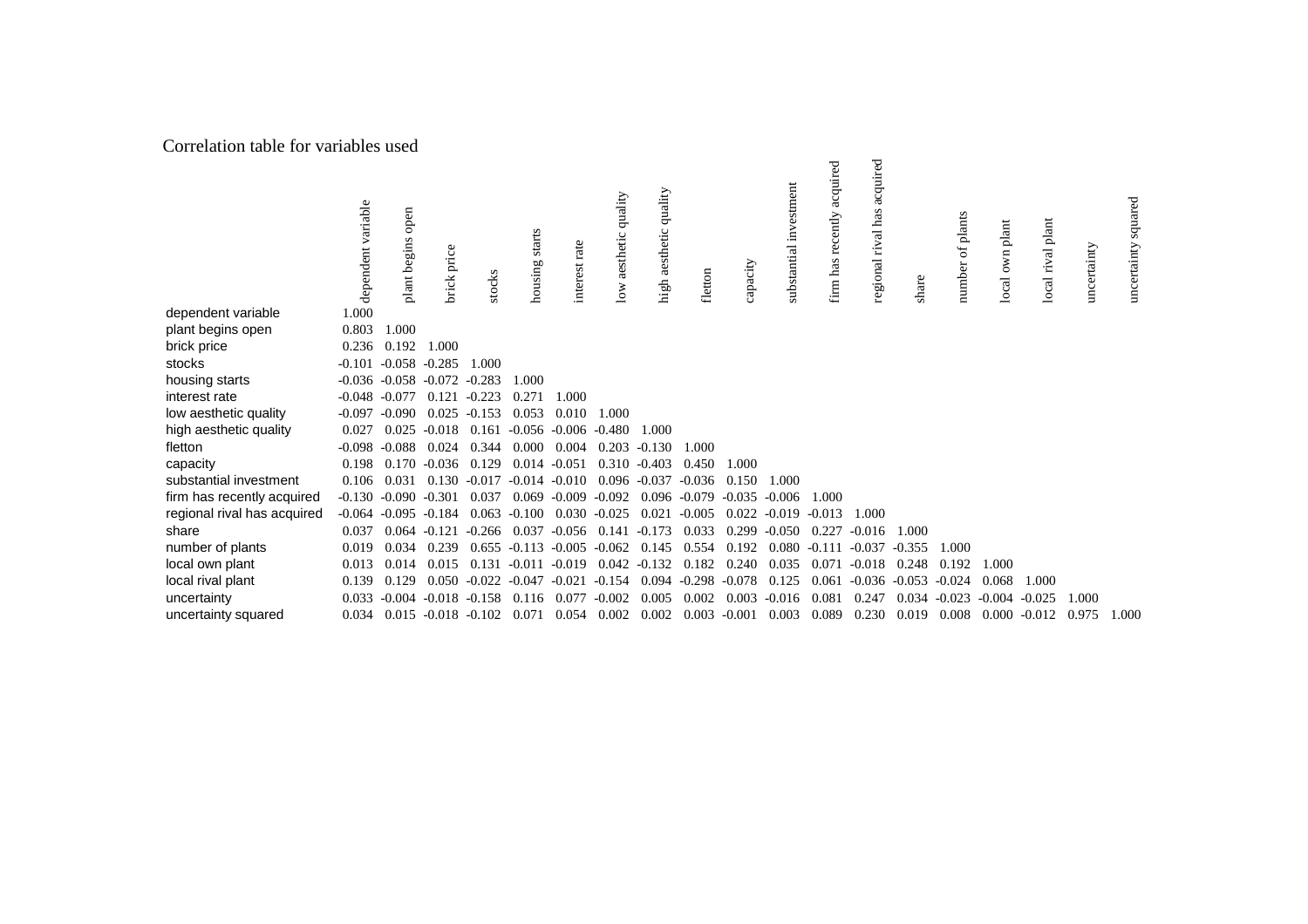## **Appendix 2**

|                        | 1985           | 1989                                                       | 2000                                                      |
|------------------------|----------------|------------------------------------------------------------|-----------------------------------------------------------|
| Ambion*                |                |                                                            | 5                                                         |
| Armitage               | 2              | <b>Acquired by Marshalls</b><br>(1988: £70m)               |                                                           |
| Baggeridge             | 3              | 5                                                          | 6                                                         |
| <b>Blockleys</b>       | $\mathbf{1}$   | 3                                                          | $\overline{2}$                                            |
| <b>Butterley</b>       | 18             | 17                                                         | 11                                                        |
| Caradale**             |                |                                                            | 2                                                         |
| Chelwood***            |                |                                                            | 6                                                         |
| <b>Blue Circle</b>     | 1              | $\overline{c}$                                             | Acquired by Chelwood<br>(1997: £14.4m)                    |
| Cranleigh****          |                |                                                            | 1                                                         |
| Collier                | 1              | Acquired by Salvesen<br>$(1988: \text{\textsterling}3.7m)$ |                                                           |
| Errol*****             |                |                                                            | 1                                                         |
| <b>GISCOL</b>          | $\overline{7}$ | 7                                                          | MBO Caradale (1997)                                       |
| Ibstock                | 11             | 11<br>Acquired by Tarmac                                   | 26                                                        |
| Innes Lee              | 2              | (1988:£10.6m)                                              |                                                           |
| <b>LBC</b>             | 9              | 9                                                          | 3                                                         |
| Lumley                 | 1              | <b>Acquired by Steetley</b><br>(1987:£1.6m)                |                                                           |
|                        |                |                                                            | Acquired by Tarmac                                        |
| Marley<br>Marshalls    | 1              | 4                                                          | (1993: Asset swap)                                        |
|                        |                | 3<br>Acquired by Marley                                    | 4                                                         |
| McAlpine               | 1              | $(1988: \text{\pounds}3.6m)$                               |                                                           |
|                        |                | Acquired by Marley                                         |                                                           |
| Nottingham             | $\overline{c}$ | (1987: £40.2m)<br>Acquired by Blue Circle                  |                                                           |
| Ockley                 | 1              | (1987: £73m)                                               |                                                           |
| Phoenix******          |                |                                                            | 1                                                         |
| Raeburn                | 1              | 2                                                          | 1                                                         |
|                        |                |                                                            | Acquired by Ibstock                                       |
| Redland                | 18             | 18                                                         | (1996: £155m)<br>Acquired by Chelwood                     |
| Rudgwick               | 1              | 1                                                          | (1998)                                                    |
|                        |                |                                                            | MBO Chelwood (1995:                                       |
| Salvesen               | 2              | 4                                                          | £63.5m)                                                   |
| <b>SBC</b>             | 2              | 2<br>Acquired by Tarmac                                    | Acquired by Ibstock<br>(1994: £14.8m)                     |
| Sevalco                | 1              | (1987:£13m)                                                | <b>Acquired by Marhsalls</b>                              |
| <b>Yorkshire Brick</b> | 1              | 1                                                          | (1994)<br>Acquired by Redland                             |
| Steetley               | 9              | 12                                                         | Brick (1992: £625m <sup>18</sup> )<br>Acquired by Ibstock |
| Tarmac                 | 6              | 9                                                          | (1995: £65m)                                              |
| Wemyss                 | 1              | 1                                                          | 1                                                         |

\* MBO of Ibstock plants following DTI ruling on Ibstock's acquisition of Redland, £53m.

\*\* MBO of GISCOL bricks in 1997.

\*\*\* MBO of Salvesen brick, 1995.

\*\*\*\* MBO of this Redland plant following an OFT ruling relating to Redland's acquisition of Steetley, 1992.

\*\*\*\*\* Mothballed by Marley and sold by Tarmac to Errol Brick, 1994.

\*\*\*\*\*\* Mothballed by Tarmac, re-opened following MBO, 1993.

<sup>&</sup>lt;sup>18</sup> Includes acquisition of Steetley tiles.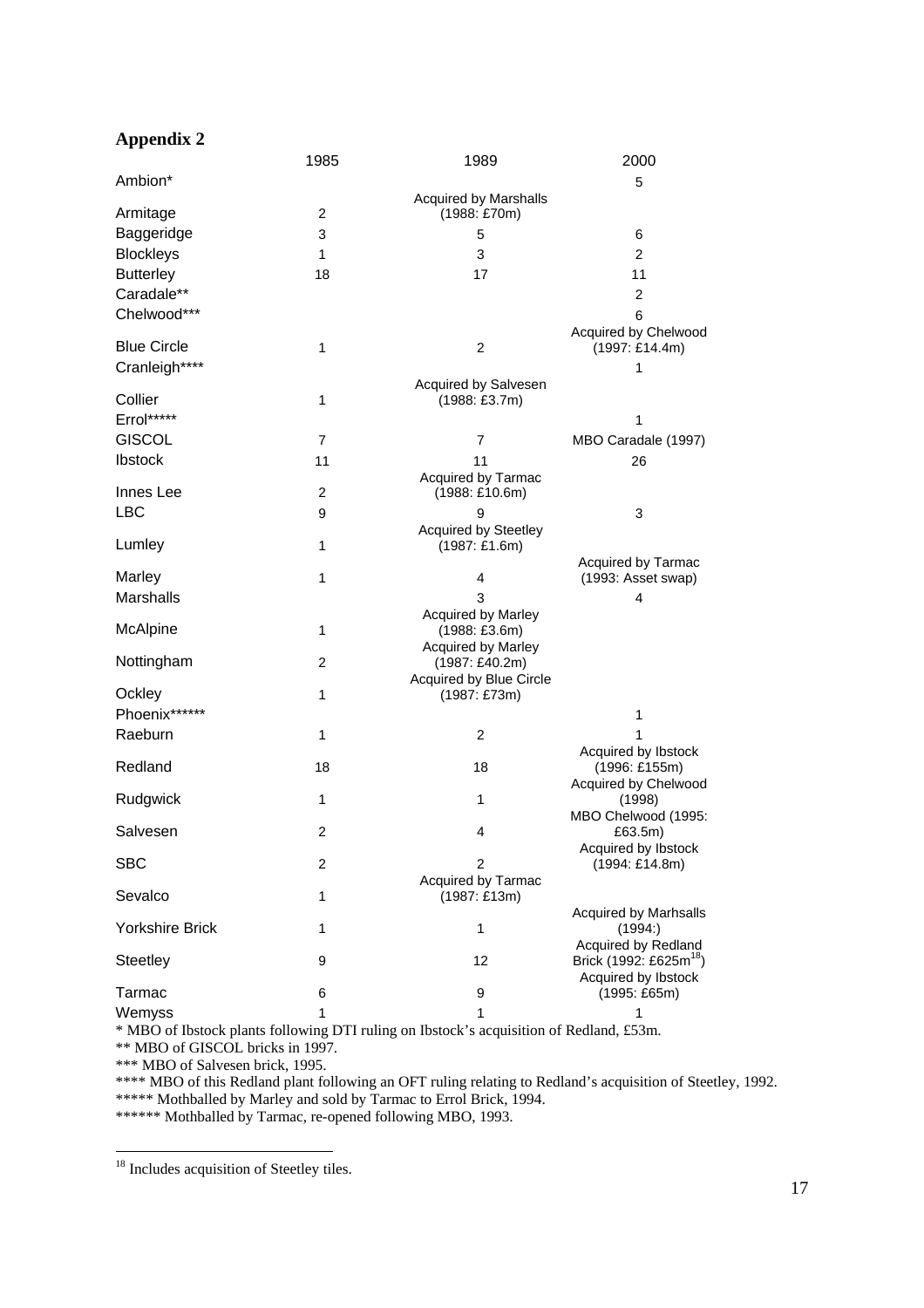#### References

- Abel, A.B. and J.C. Eberly (1994) 'A unified model of investment under uncertainty', *American Economic Review*, 1369-1384.
- Anderson S.P and D.J. Neven (1991) "Cournot competition yields spatial agglomeration", *International Economic Review* 32(4), 793-808
- Asplund M. and V. Nocke (2000) "Imperfect Competition, Market Size and Firm Turnover" CEPR Discussion Paper 2625, London
- Baden-Fuller, C.W.F. (1989) 'Exit from declining industries and the case of steel', *The Economic Journal*, 99, 949-961.
- Bar-Ilan, A and W.C.Strange (1996) "Investment lags", *American Economic Review* 86, 610-22.
- Bell,G.K. and J.M. Campa (1997) "Irreversible investment and volatile markets: a study of the Chemical Processing Industry", *Review of Economics and Statistics*, LXXIX, 79-87
- Bo, H and R. Lensink (2004, forthcoming) "Is the Investment-Uncertainty Relationship Nonlinear? An Empirical Analysis for the Netherlands", *Economica*
- Boyer M., E. Gravel and P.Lasserre (2004) "Real Options and Strategic Competition: a survey" mimeo, Univ. de Montreal
- Brennan. M.J. and E.S. Schwartz (1985) "Evaluating natural resource investments", *Journal of Business*, 58, 135-157
- Chamorro-Rivas, J-M (2000) "Plant proliferation in a spatial model of Cournot competition", *Regional Science and Urban Economics* 30 ,507-18
- Chirinko, R.S. and H. Schaller, (2002) "The irreversibility premium", paper presented to the 2002 AEA conference, Atlanta, 4-6 January
- Disney R,, J Haskel and Y. Heden (2003) "Entry, exit and establishment survival in UK manufacturing", *Journal of Industrial Economics*, 51, March, 91-112
- Dixit, A.K. (1980) "The role of investment in entry deterrence", *Economic Journal*, 90, 95-106
- Dixit, A.K. (1989) 'Entry and exit decisions under uncertainty, *Journal of Political Economy*, 97, 620-638

Dixit, A.K. and R.S. Pindyck (1994) *Investment Under Uncertainty*, Princeton.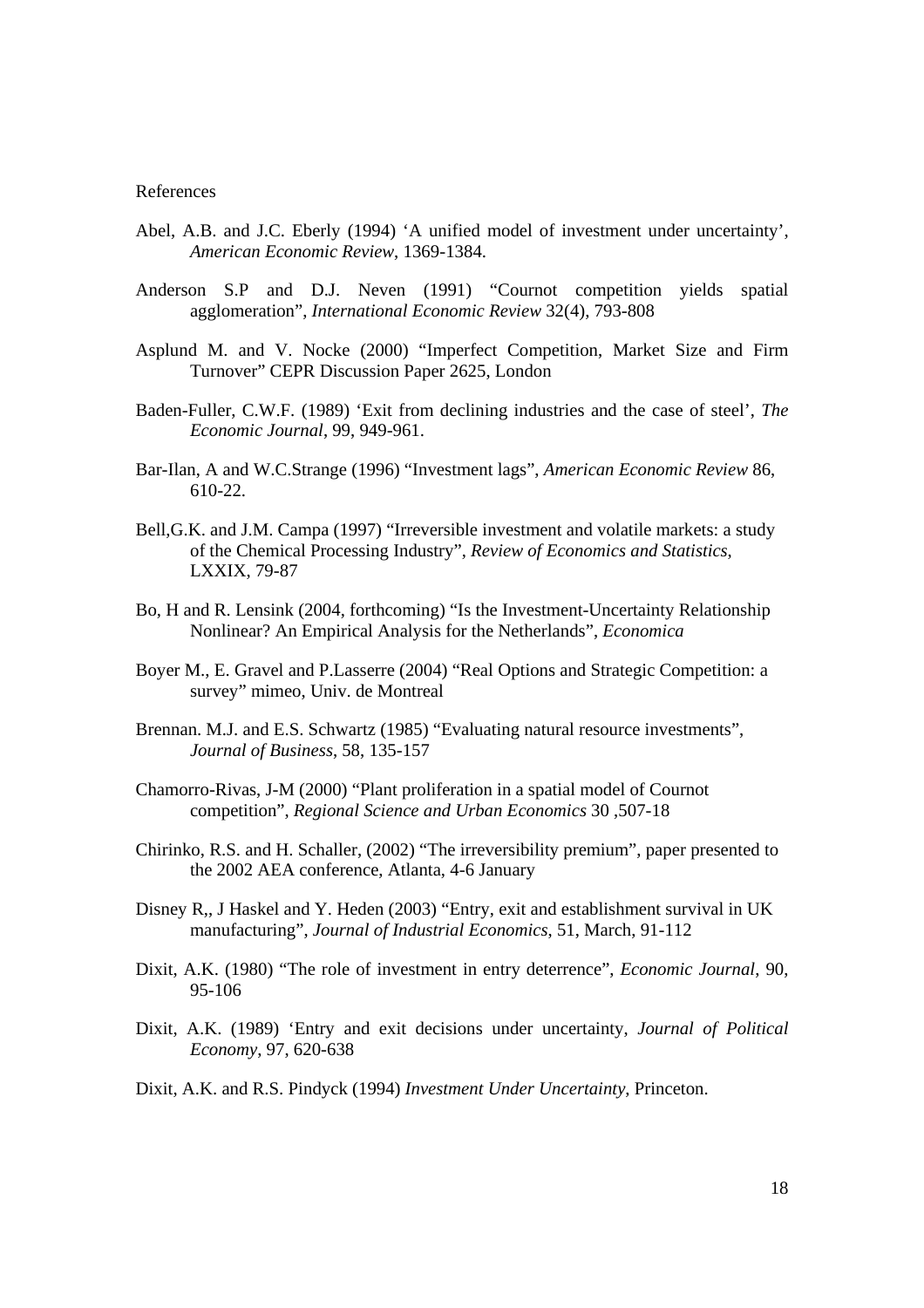- Folta, T.B. and J.P. O'Brien (2004) 'Entry in the presence of duelling options' *Strategic Management Journal*, 25, 121-138
- Geroski, P. "What do we know about entry", *International Journal of Industrial Organisation*, 13, 421-40
- Ghemawat, P. and Nalebuff, B. (1985) 'Exit', *RAND Journal of Economics*, 16, 184-194.
- Ghemawat, P. and Nalebuff, B. (1990) 'The devolution of declining industries', *The Quarterly Journal of Economics*, 105, 167-186.
- Ghemawat, P.(1991) Commitment: the dynamic of strategy, New York, Free Press
- Gilbert, R.J. and R.G. Harris (1984) 'Competition with lumpy investment', *RAND Journal of Economics*, 197-212.
- Graham, J.R. and C.R. Harvey (2001) "The theory and practice of corporate finance: evidence form the field", *Journal of Financial Economics*, 60, May, 187-243
- Harchaoui, T.M, and P. Lasserre (2001) "Testing the option value theory of irreversible investment", *International Economic Review,* 42(1), 141-66
- Hay, D. (1976) "Sequential entry and entry deterring strategies in spatial competition", *Oxford Economics Papers*, 28, 240-257
- Kovenoch, D. and G.M. Phillips (1997) "Capital structure and product market behavior: an examination of plant exit and investment decisions", *Review of Financial Studies*, 10, 767-804
- Lambson V.E. and F.E. Jensen (1998) "Sunk costs and firm value variability: theory and evidence", *American Economic Review*, 88(1), 307-313
- Lieberman M. (1987b) "Strategies for capacity expansion", *Sloan Management Review*, Summer, 19-27
- Lieberman, M.B. (1990) "Exit from declining industries: 'shakeout' or 'stakeout'?" *RAND Journal of Economics*, 21(4), pp.538-554.
- McDonald, R.L.(1998) "Real Options and Rules of Thumb in Capital Budgeting" in M. J. Brennan and L. Trigeorgis (eds.), *Project Flexibility, Agency, and Competition* , London, Oxford University Press
- McDonald, R. and D. Siegel (1986) "The value of waiting to invest", *The Quarterly Journal of Economics*, 101(4), 707-728
- Moel, A and P. Tufano (2002) "When are real options exercised? An empirical study of mine closings", *Review of Financial Studies*, 15(1), 35-64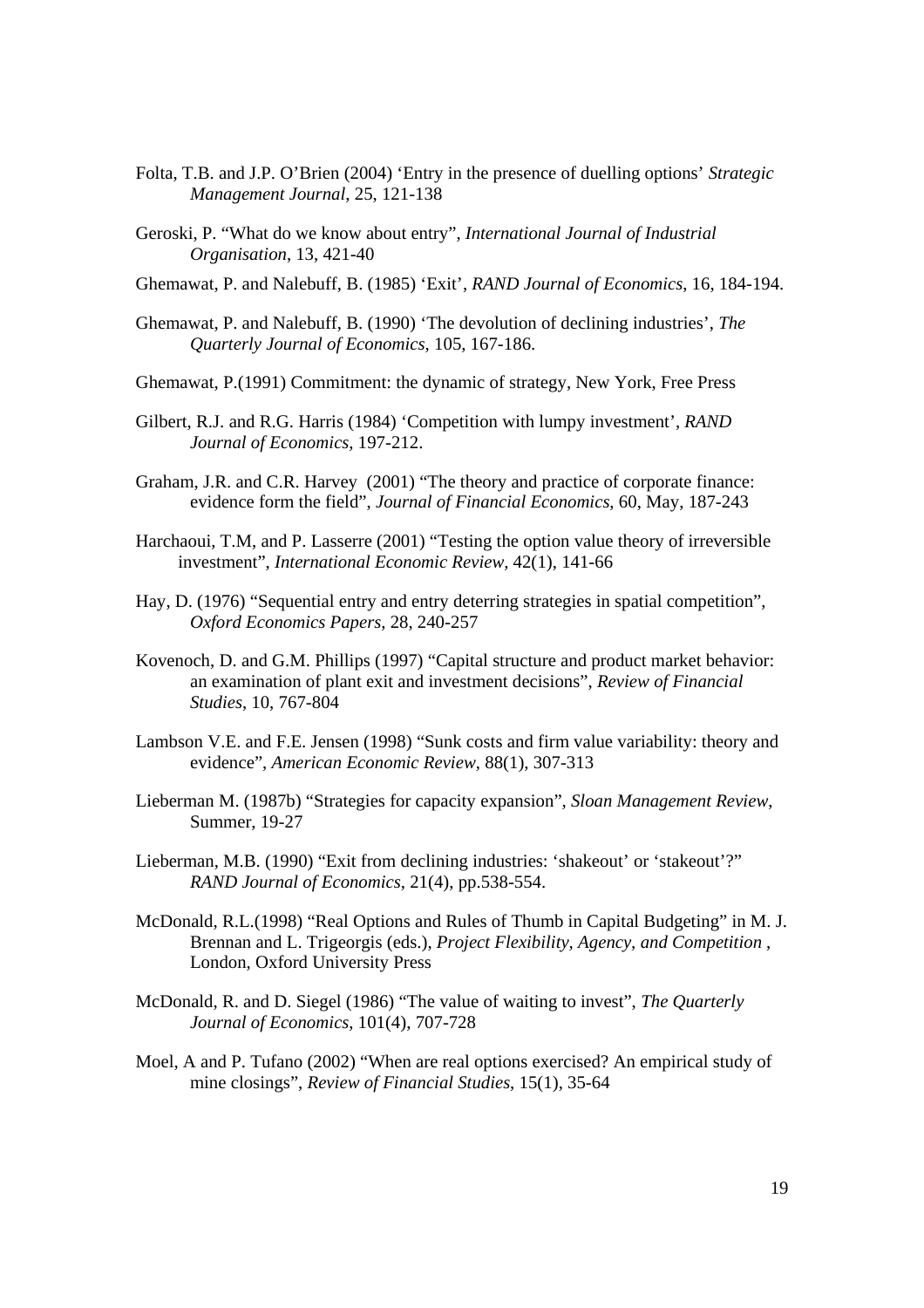- Ridgway, J.M. (1982) 'Common clay and shale', Mineral Resources Consultative Committee, Mineral Dossier no. 22, HMSO.
- Sarkar, S. (2000) "On the investment-uncertainty relationship in a real options model", *Journal of Economic Dynamic and Control*, 24, 219-225
- Scheibl, F. and A. Wood (2004, forthcoming) "Investment sequencing in the brick industry: an application of grounded theory", *Cambridge Journal of Economics*,

Scherer, F.M. (1986) *Innovation and Growth*, Boston, MIT Press

- Scherer, F.M. and D. Ross (1990) *Industrial Market Structure and Economic Performance*, Houghton Miffin Slade 2000
- Shaked A and J. Sutton (1990) "Multiproduct firms and market structure", *Rand Journal of Economics*, 21, 45-62
- Toivanen, O. and M. Waterson (2003) "Market structure and entry: where's the beef?" *mimeo*, University of Warwick, forthcoming *Rand Journal of Economics*
- Weeds H. (2002) "Strategic delay in a real options model of R&D competition", *Review of Economic Studies* , 729-47
- Wood, A. (2003) "Capacity, exit and barriers to exit: the British brick industry", University of Essex, Accounting, Finance and Management working paper, 03/05.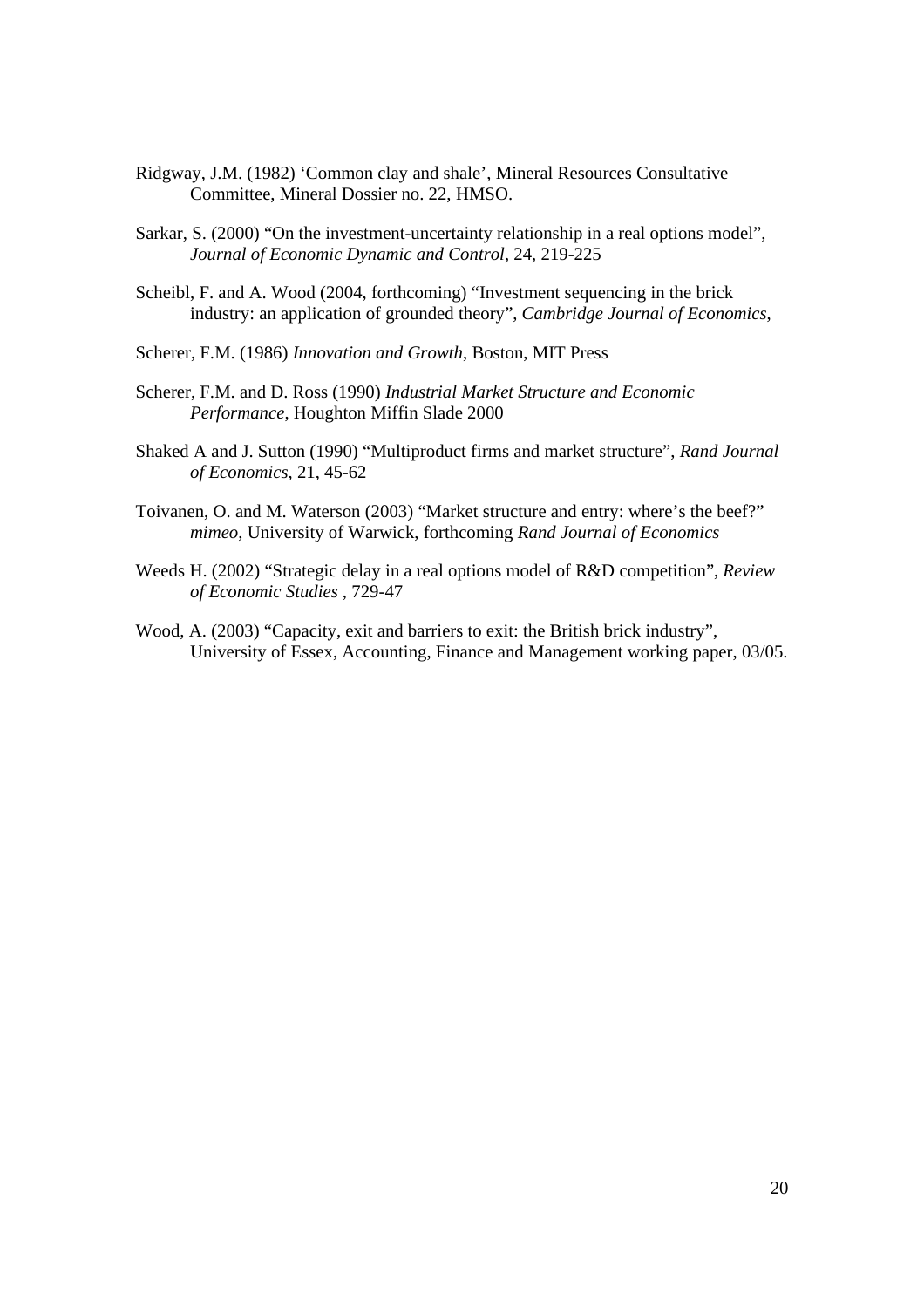

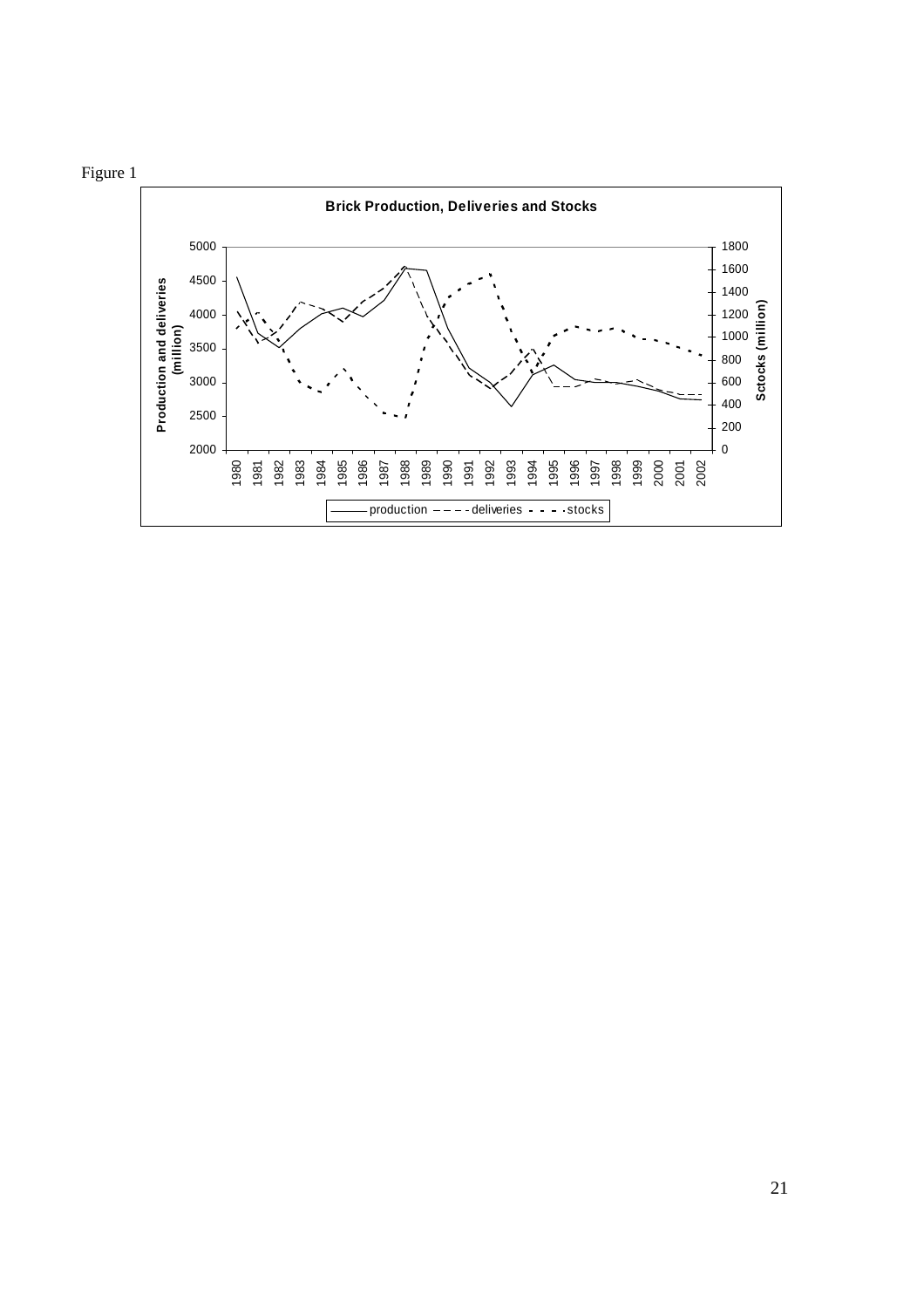Figure 2

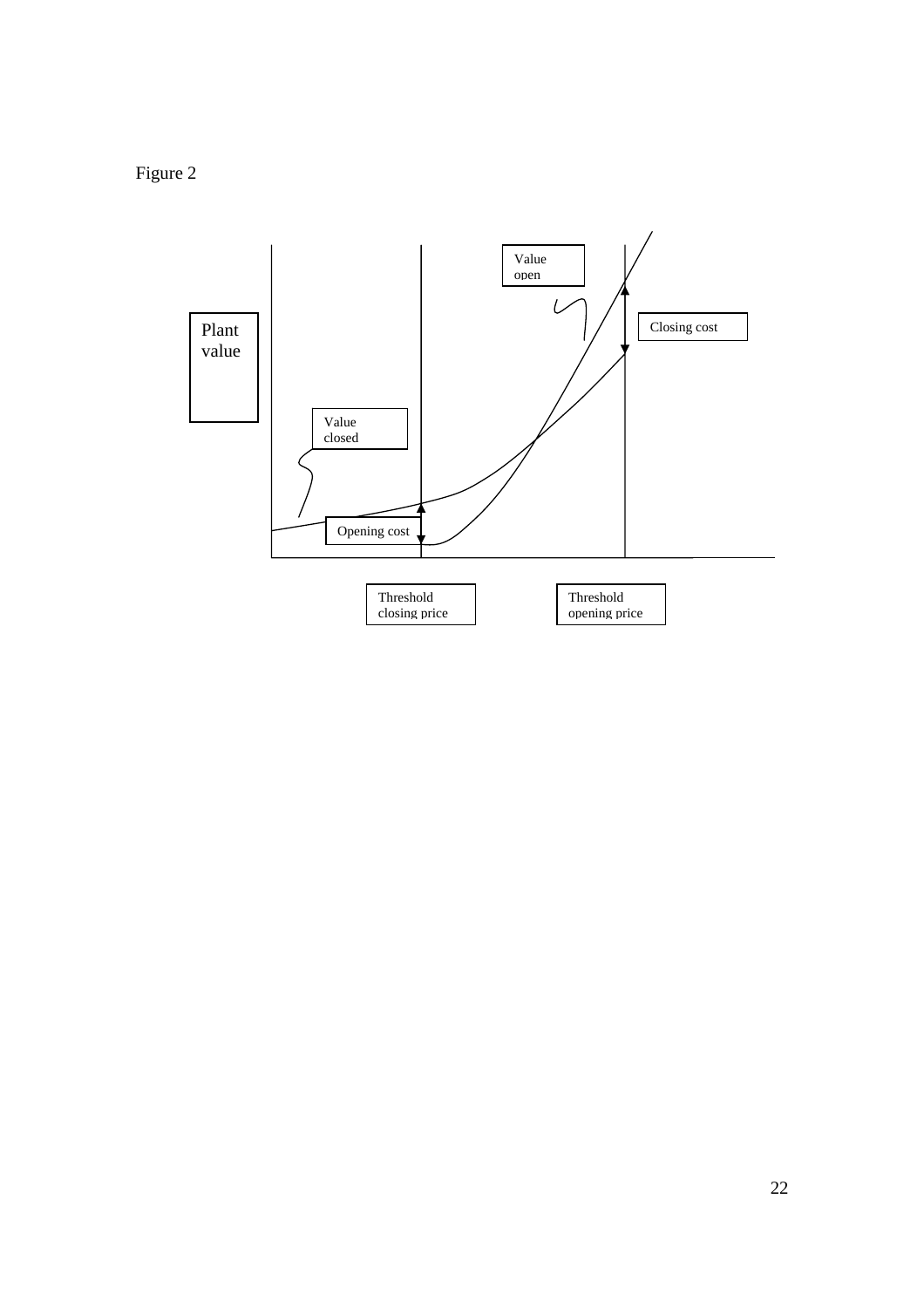

**Figure 3: Probability of plant being open at end of period**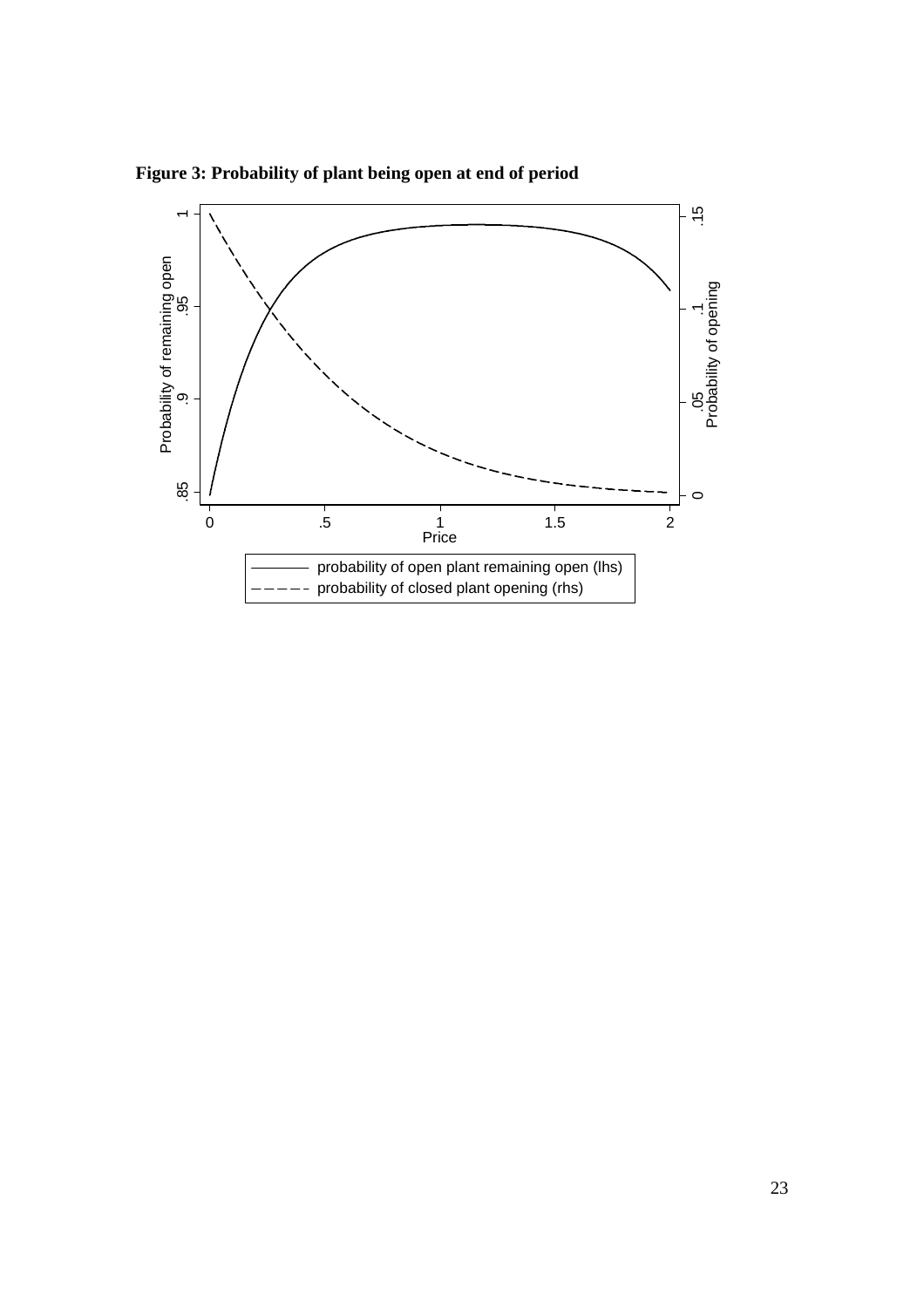**Figure 4a: Probability of plant being open at end of period**



**Figure 4b: Probability of closed plant being opened** 



**Figure 4c: Probability of open plant remaining open** 

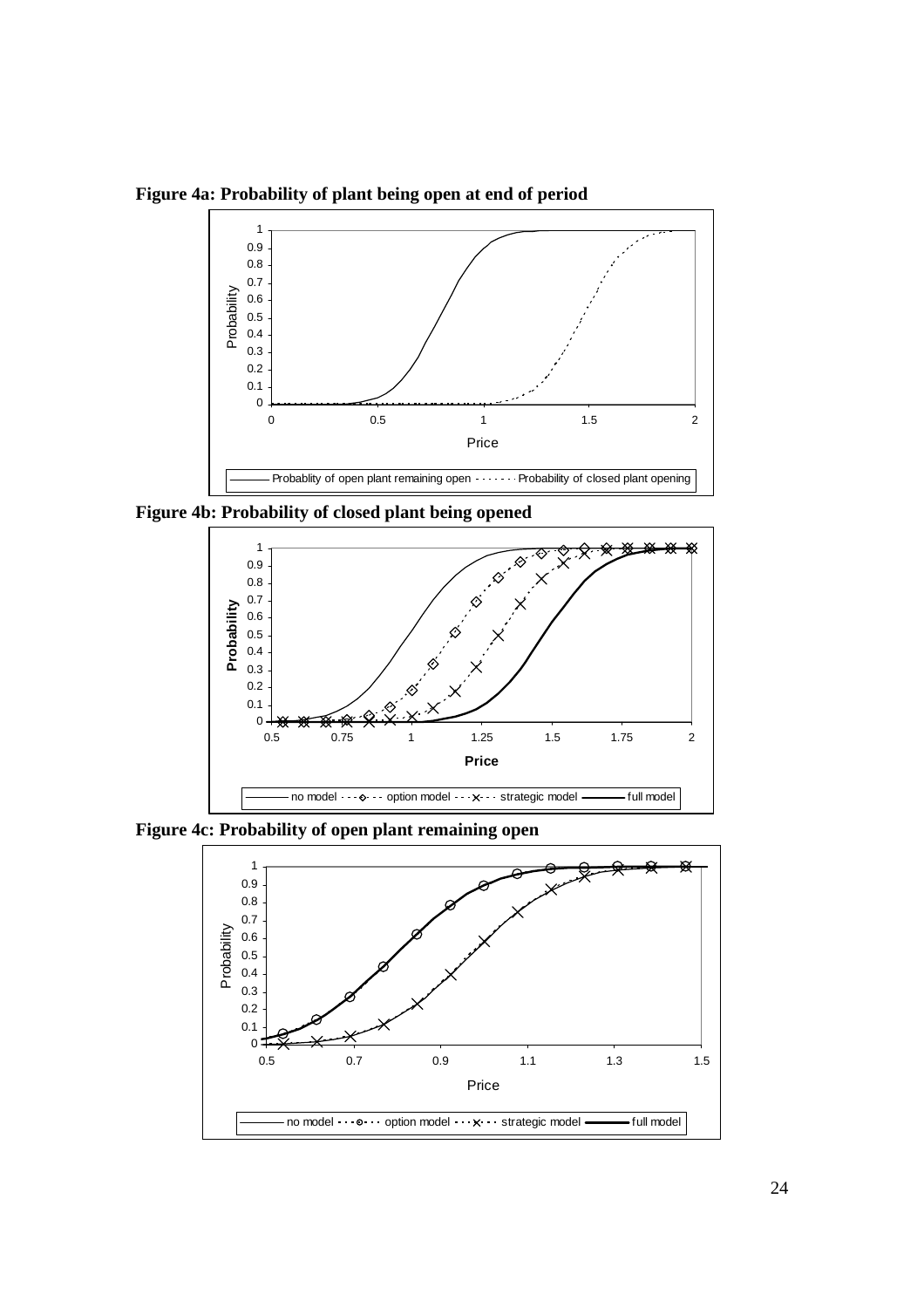## **Table 1: Hypotheses**

| Hysteresis explained by         | <b>Real Options</b> | <b>Real Options</b> | <b>Strategic</b> | <b>Strategic</b> |  |  |
|---------------------------------|---------------------|---------------------|------------------|------------------|--|--|
|                                 |                     |                     | behaviour        | behaviour        |  |  |
|                                 | Previously          | Previously shut     | Previously       | Previously shut  |  |  |
|                                 | open                |                     | open             |                  |  |  |
| Prior state                     | $+$                 |                     | $+$              |                  |  |  |
| Brick price                     | $^{+}$              | $^{+}$              | $^{+}$           |                  |  |  |
| Brick quality (1=high)          | $^{+}$              | $^{+}$              | $^{+}$           | $^+$             |  |  |
| Proxy for inverse regional      |                     |                     |                  |                  |  |  |
| demand: Stocks                  |                     |                     |                  |                  |  |  |
| Proxy for regional demand:      | $^{+}$              | $^{+}$              | $^{+}$           | $+$              |  |  |
| housing starts                  |                     |                     |                  |                  |  |  |
| Discount rate (real long rate)  | $^{+}$              |                     |                  |                  |  |  |
| Operating cost proxy 1: fuel    |                     |                     |                  |                  |  |  |
| cost index                      |                     |                     |                  |                  |  |  |
| Operating cost proxy 2: size of |                     |                     |                  |                  |  |  |
| plant                           |                     |                     |                  |                  |  |  |
| Operating cost proxy 3: recent  |                     |                     |                  |                  |  |  |
| investment in the plant         |                     |                     |                  |                  |  |  |
| Price volatility                | $+$ [non-linear]    | -[non-linear]       | NA               | NA               |  |  |
| Fuel cost volatility            | $+$ [non-linear]    | -[non-linear]       | <b>NA</b>        | <b>NA</b>        |  |  |
| Cost of shut-down and           | $^{+}$              |                     | $+$              | NA               |  |  |
| reopening: function of size     |                     |                     |                  |                  |  |  |
| Regional size of company        | <b>NA</b>           | <b>NA</b>           |                  |                  |  |  |
| Number of plants owned by       | <b>NA</b>           | NA                  |                  | $+$              |  |  |
| company                         |                     |                     |                  |                  |  |  |
| Total number of plants          | <b>NA</b>           | <b>NA</b>           |                  |                  |  |  |
| operating in the region         |                     |                     |                  |                  |  |  |
| Existence of own local plant    | <b>NA</b>           | <b>NA</b>           | $\gamma$         | $\gamma$         |  |  |
| Existence of rival local plant  | NA                  | <b>NA</b>           |                  |                  |  |  |
| Plant owned by recently         | <b>NA</b>           | <b>NA</b>           |                  |                  |  |  |
| acquired or acquiring firm      |                     |                     |                  |                  |  |  |
| (proxy for gearing)             |                     |                     |                  |                  |  |  |
| Local company plant owned       | NA                  | NA                  | $^{+}$           | $^{+}$           |  |  |
| by recently acquired or         |                     |                     |                  |                  |  |  |
| acquiring firm (proxy for       |                     |                     |                  |                  |  |  |
| gearing)                        |                     |                     |                  |                  |  |  |